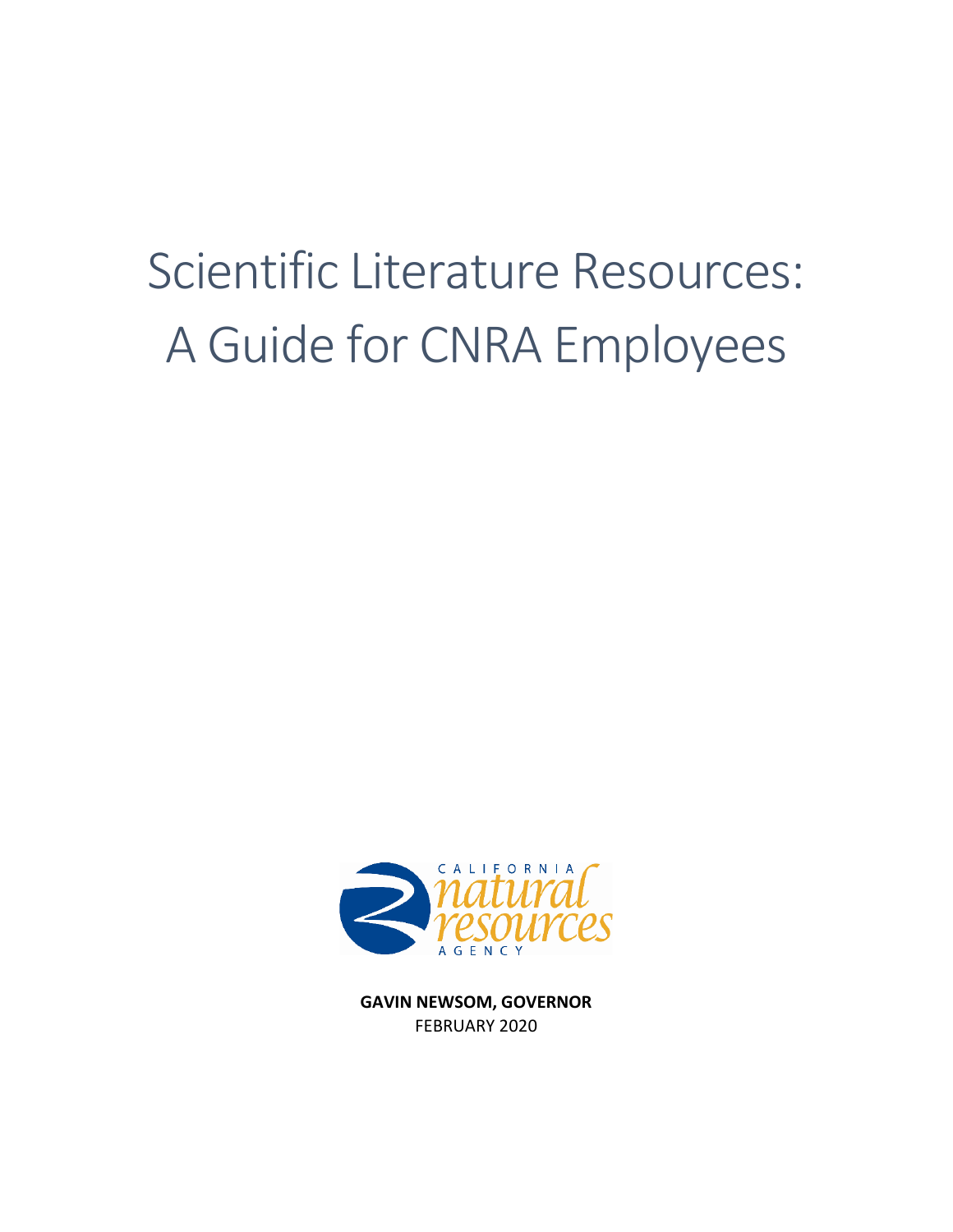#### PREPARED BY

Nicole Waugh, California Energy Commission Library Amy Loseth, California Geological Survey Library Jenny Woo, California Energy Commission Library CDFW Literature Access SIFT (Science Institute Focus Group)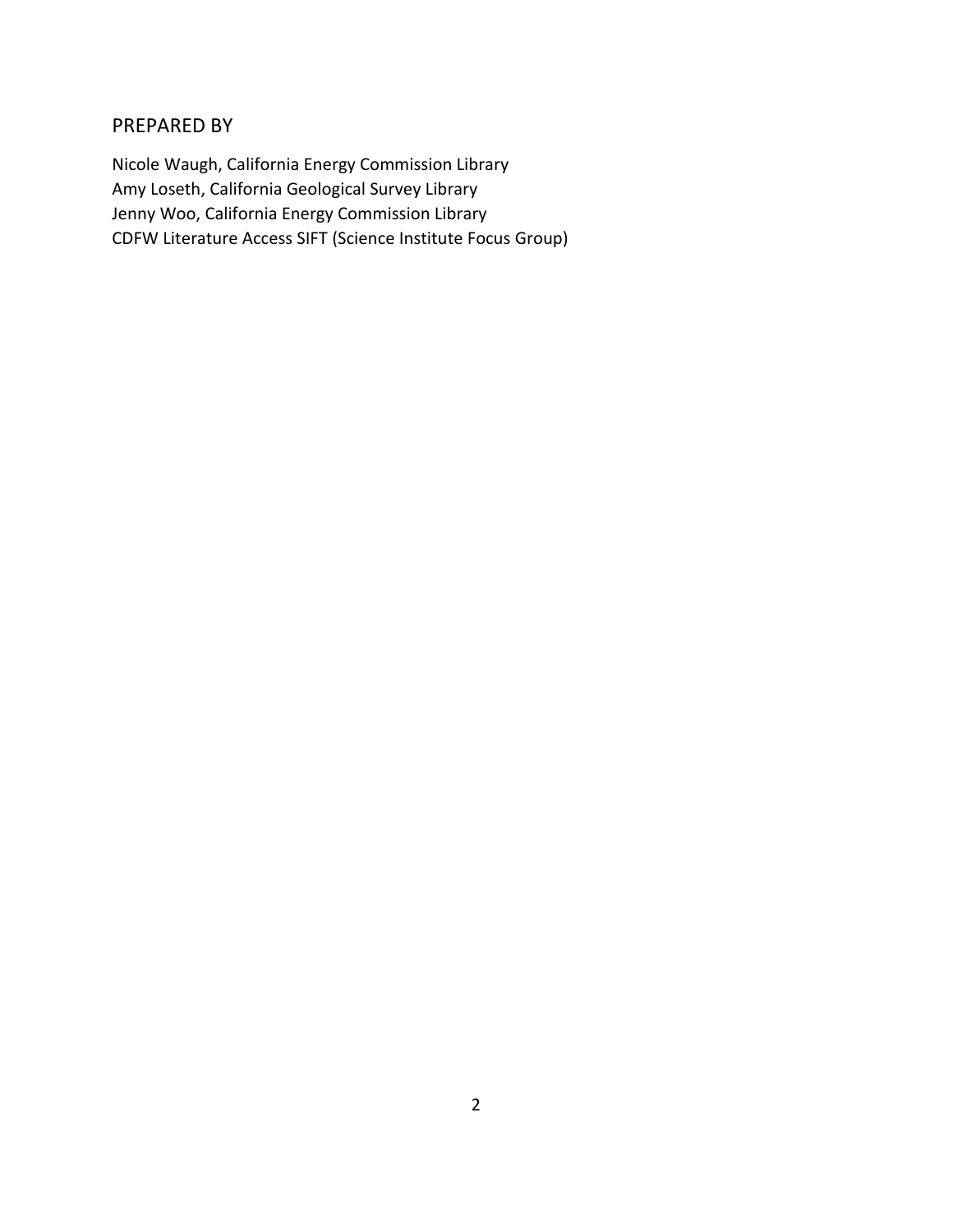# **TABLE OF CONTENTS**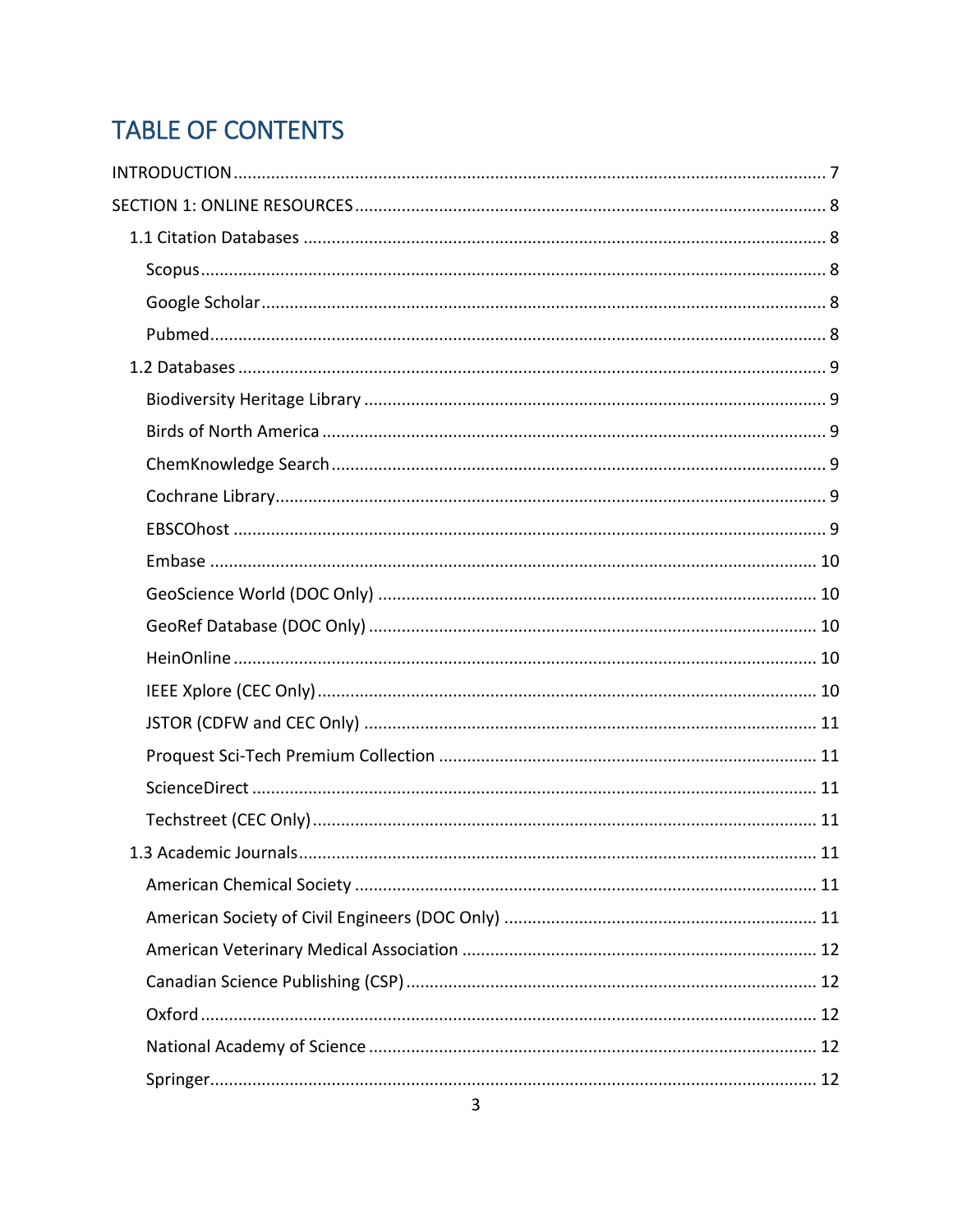| Archive of the California Government Domain, Ca.gov (April 2015-current) 14 |    |
|-----------------------------------------------------------------------------|----|
|                                                                             |    |
|                                                                             |    |
|                                                                             |    |
|                                                                             |    |
|                                                                             |    |
|                                                                             |    |
|                                                                             |    |
|                                                                             | 15 |
|                                                                             |    |
|                                                                             |    |
|                                                                             |    |
|                                                                             |    |
|                                                                             |    |
|                                                                             |    |
|                                                                             |    |
|                                                                             |    |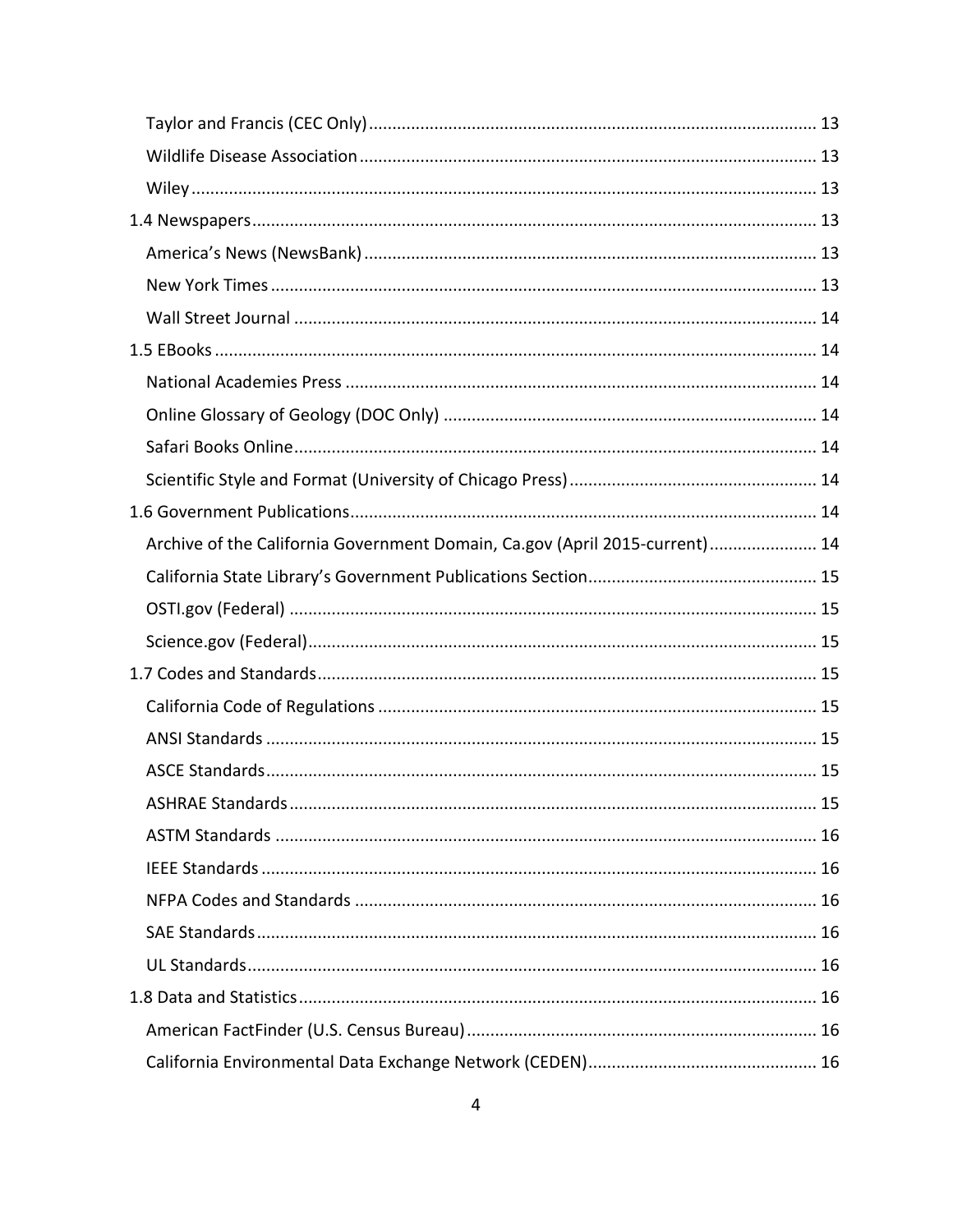|  | 21 |
|--|----|
|  |    |
|  |    |
|  |    |
|  |    |
|  |    |
|  |    |
|  |    |
|  |    |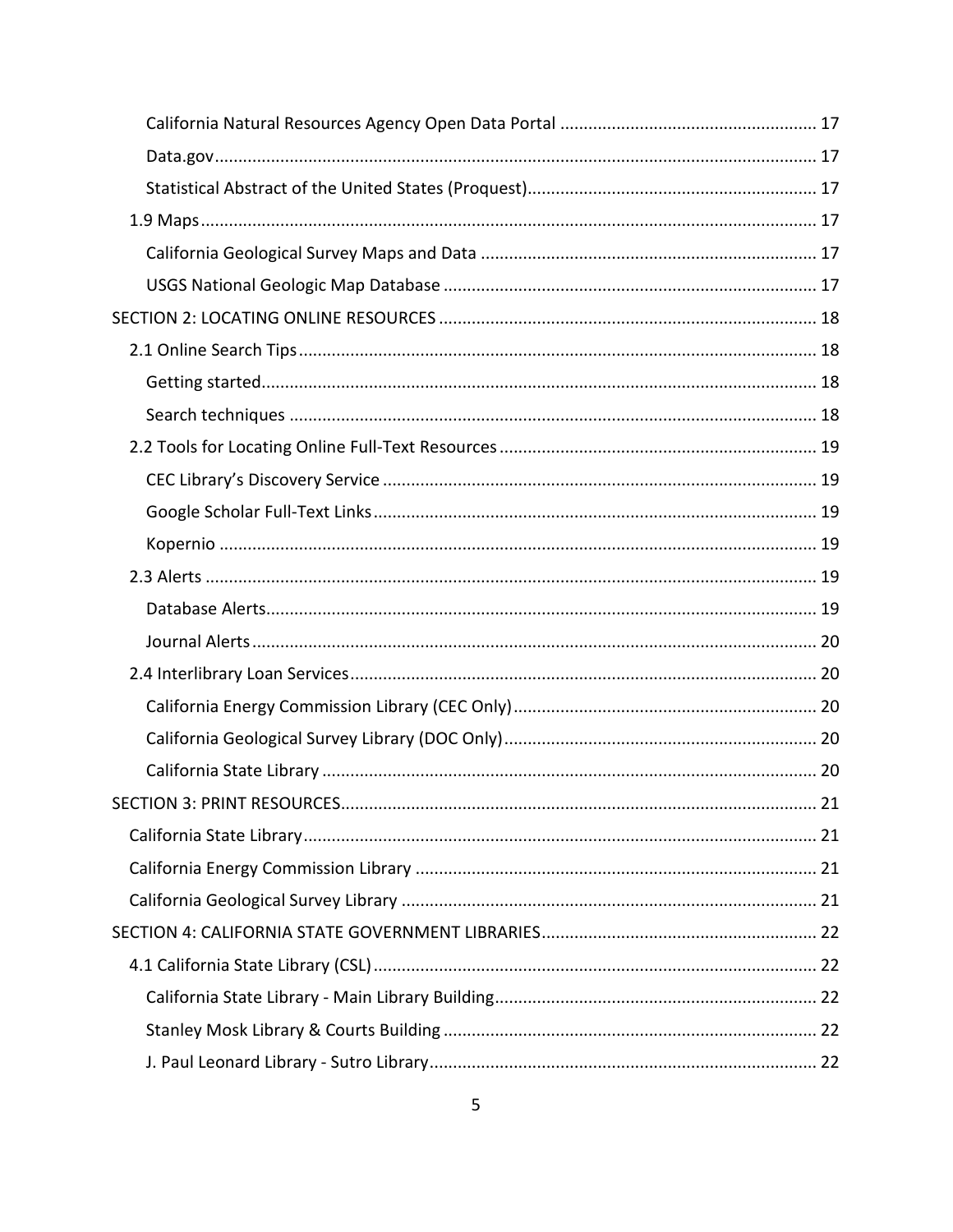| California Department of Housing and Community Development (HCD) Library  25 |  |
|------------------------------------------------------------------------------|--|
|                                                                              |  |
|                                                                              |  |
|                                                                              |  |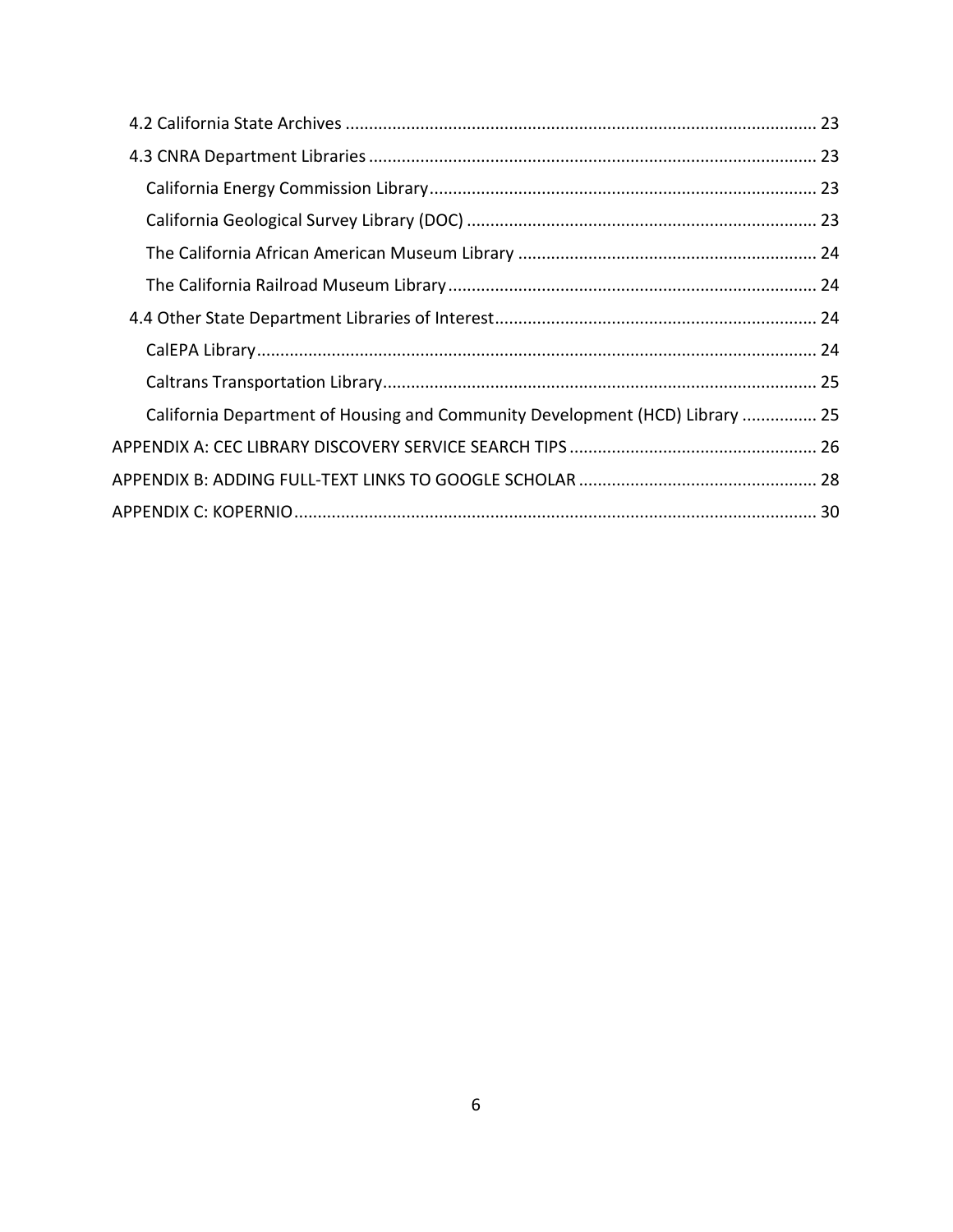# <span id="page-6-0"></span>**INTRODUCTION**

The [California Natural Resources Agency \(CNRA\)](http://www.resources.ca.gov/) is dedicated to providing their employees with the latest scientific research to inform their individual department's important management, regulatory, and policy decisions. This guide directs staff to the various resources and libraries that they can utilize, but does not reflect all of the resources available to CNRA employees. Contact your supervisor or department librarian about additional resources available to your unit.

Staff will need a California State Library (CSL) borrower card to access some of the databases and journals listed in this guide. The CSL is the central reference and research library for state government and the legislature. State employees can request a library card online through the [CSL's online library card application.](https://library.ca.gov/apply/) Staff must provide their agency affiliation and work email address to confirm their state employment status.

The California Energy Commission (CEC) Library serves as the administrator for the academic journal and database subscriptions shared by the CNRA Partnership for Scientific Literature Access. Departments include:

- California Energy Commission (CEC)
- California Science Center
- California Tahoe Conservancy
- Colorado River Board of California
- Delta Protection Commission
- Delta Stewardship Council
- Department of Conservation (DOC)
- Department of Forestry and Fire Protection
- Department of Parks and Recreation
- Department of Fish and Wildlife (CDFW)
- Department of Water Resources
- Ocean Protection Council
- Sacramento-San Joaquin Delta Conservancy
- San Diego River Conservancy
- San Francisco Bay Conservation and Development Commission
- San Gabriel Rivers and Mountains Conservancy
- Sierra Nevada Conservancy
- State Lands Commission

For questions or issues with accessing resources listed in this guide, please contact library staff at [library@energy.ca.gov,](mailto:library@energy.ca.gov) or call (916) 654-4292.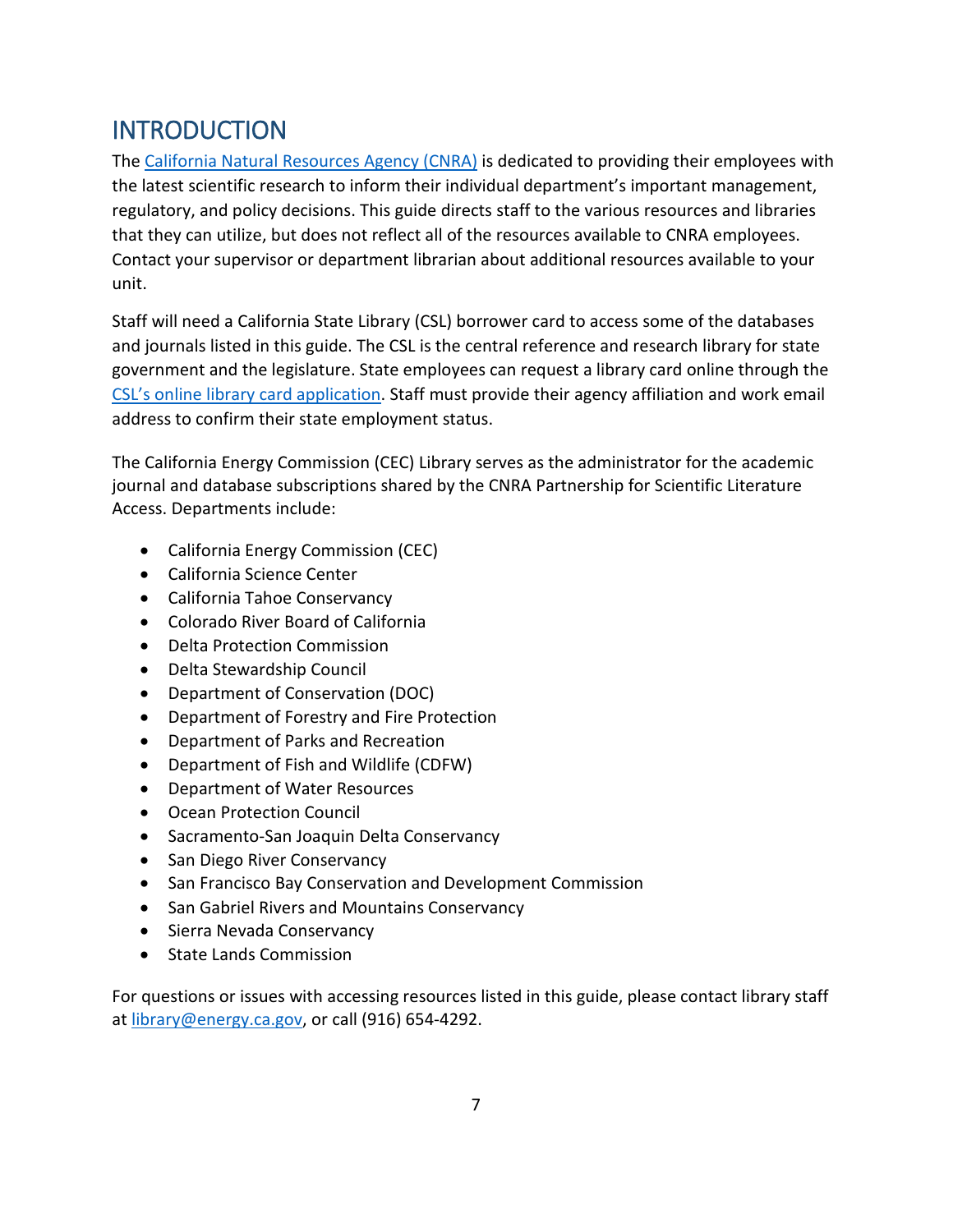# <span id="page-7-0"></span>SECTION 1: ONLINE RESOURCES

CNRA employees can access a number of online resources from their work computers. This section will discuss a selection of databases, academic journals, newspapers, eBooks providers, and more. Staff will need a California State Library (CSL) borrower card to access some of the databases and journals listed in this section.

# <span id="page-7-1"></span>1.1 Citation Databases

Citation databases index publication citations from journal articles, book chapters, conference proceedings, and trade publications. Information in these databases often include the publication's title, author(s), journal title, volume, pages, publication date, DOI, abstract, and the number of times the publication has been cited in other publications. Citation databases, such as those listed in this section, are used to locate resources for literature reviews and reports, or can be utilized to conduct citation analysis.

#### <span id="page-7-2"></span>[Scopus](http://proxy.library.ca.gov/login?url=http://www.scopus.com)

Scopus is a multidisciplinary abstract and citation index database produced by Elsevier, a scientific publisher. Scopus indexes peer-reviewed content from 24,600 active titles from 5,000 publishers selected by an independent review board. Searches are limited to keywords and information found in a typical citation (title, author, journal title, etc.) and abstract. Advanced search options allows users to search by funding source, author affiliation, biological entity, or chemical entity.

#### <span id="page-7-3"></span>[Google Scholar](https://scholar.google.com/)

Google Scholar is a citation database that helps users locate scholarly literature. When comparing Scopus and Google Scholar, researchers will typically find they retrieve more results with Google Scholar. This occurs for a number of reasons. Most notably, the resources provided by Google Scholar might not be peer-reviewed or from credible sources. Google Scholar does not curate or verify the resources that they index. Google Scholar also performs searching of the entire full-text document for your entered keywords, while Scopus only searches basic fields (title, author, publication title, etc.) and the abstract. In addition, Google Scholar indexes additional types of resources that are not found in Scopus including theses, court opinions, and limited government publications. While Google Scholar is a popular and useful resource, researchers should keep these factors in mind when using the database.

#### <span id="page-7-4"></span>[Pubmed](https://www.ncbi.nlm.nih.gov/pubmed)

Available to the public online since 1996, PubMed was developed and is maintained by the National Center for Biotechnology Information (NCBI), at the U.S. National Library of Medicine (NLM), located at the National Institutes of Health (NIH). PubMed comprises more than 30 million citations for biomedical literature from MEDLINE, life science journals, and online books. Citations may include links to full-text content from PubMed Central and publisher websites.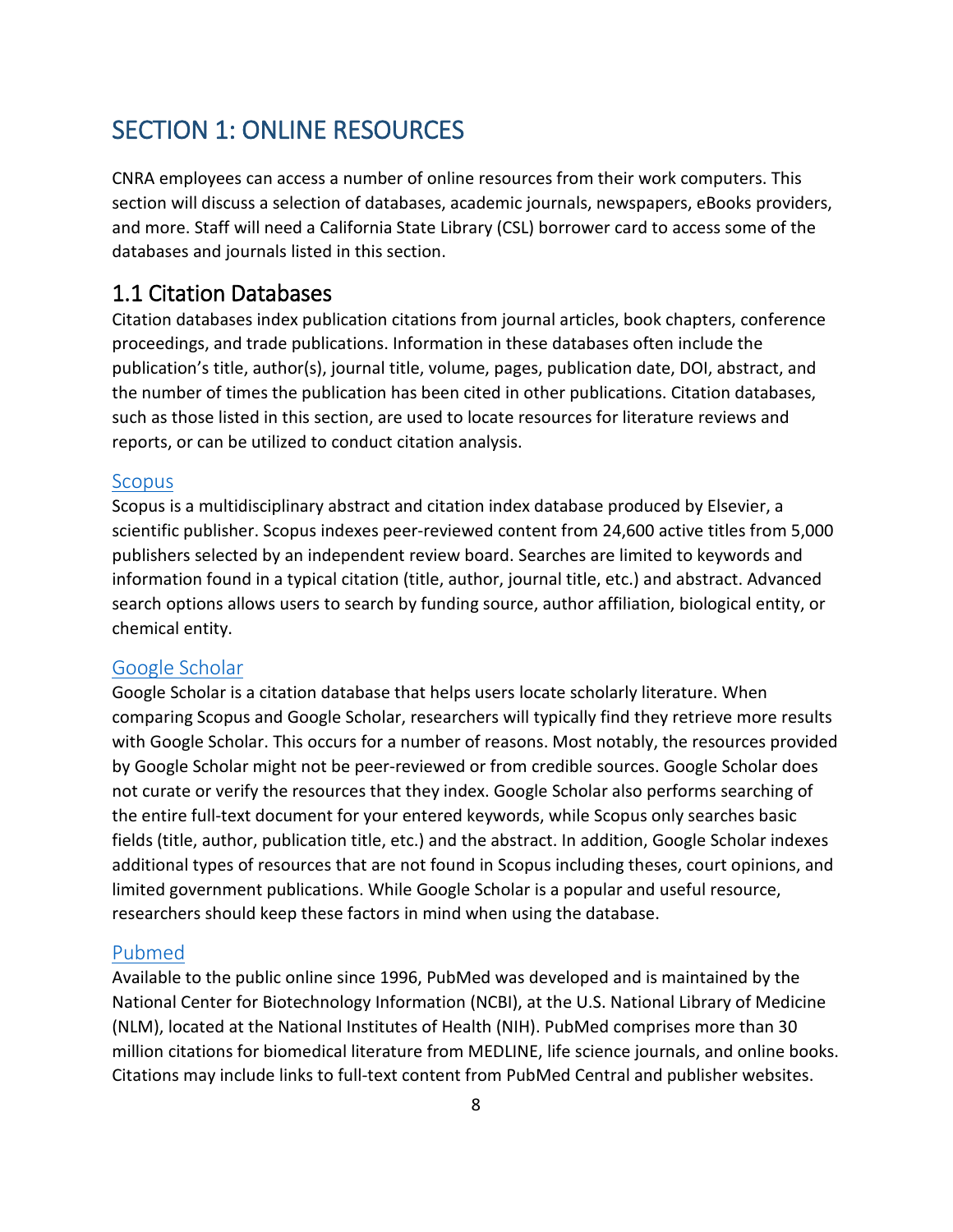# <span id="page-8-0"></span>1.2 Databases

# <span id="page-8-1"></span>[Biodiversity Heritage Library](https://www.biodiversitylibrary.org/)

The Biodiversity Heritage Library (BHL) is the world's largest open access digital library for biodiversity literature and archives. The BHL portal provides free access to hundreds of thousands of volumes, comprising over 57 million pages, from the fifteenth to the twenty-first centuries.

# <span id="page-8-2"></span>[Birds of North America](https://birdsna.org/Species-Account/bna/home)

The most comprehensive reference for the life histories of over 760 bird species that breed in the United States and Canada, produced by the Cornell Lab of Ornithology.

In Spring 2020, Birds of North America will be replaced b[y Birds of the World.](https://birdsoftheworld.org/) Birds of the World will contain 10,721 species accounts from every bird species in the world. It is an entirely new scientific publication that merges and enhances content, data, multimedia, figures, and illustrations from four different ornithological volumes: Birds of North America (BNA), Neotropical Birds, Handbook of Birds of the World (HBW Alive), and Bird Families of the World.

# <span id="page-8-3"></span>[ChemKnowledge Search](http://proxy.library.ca.gov/login?url=http://www.rightanswerknowledge.com)

Includes ChemCollection containing over 75 global governmental datasets on chemical hazards and regulatory information and ReproCollection, a complete reproductive risk collection from databases worldwide with evaluations of reproductive effects of drugs and chemicals from a hazard potential identification, exposure reduction, medical and legal perspective. (Please register for access using your state agency email address.)

See [ChemKnowledge Help](http://rightanswerknowledge.com/n3SrchHelp.asp) for database search instructions and tips.

# <span id="page-8-4"></span>[Cochrane Library](http://proxy.library.ca.gov/login?url=https://www.cochranelibrary.com)

A collection of databases that contain different types of high-quality, independent evidence to inform healthcare decision-making. Includes Cochrane Database of Systematic Reviews, Cochrane Central Register of Controlled Trials (CENTRAL), and Cochrane Clinical Answers.

See [Cochrane Library Training Hub](https://www.wiley.com/network/cochranelibrarytraining) for database search instructions and tips.

# <span id="page-8-5"></span>**[EBSCOhost](http://proxy.library.ca.gov/login?url=http://search.ebscohost.com)**

An online literature database containing thousands of journal articles (many with full-text access) that cover a wide variety of subjects. Content includes the following collections:

- Academic Search Ultimate
- Applied Science & Technology Source Ultimate
- Business Source Complete
- Education Source
- Environment Complete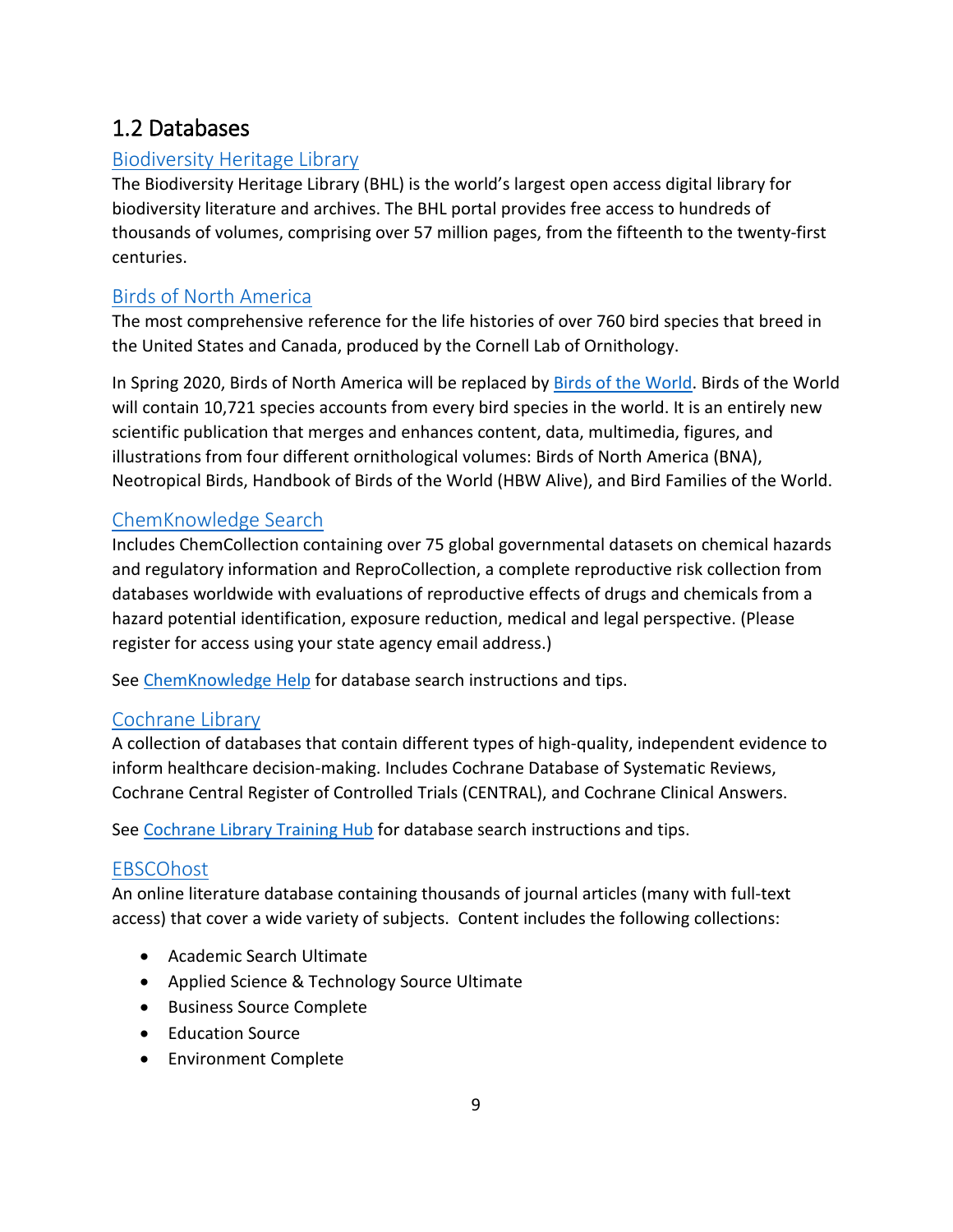- GreenFile
- Library, Information Science, and Technology Abstracts
- MEDLINE Complete
- OpenDissertations
- Psychology and Behavioral Sciences Collection
- Regional Business News
- STM Source

See [Basic Search on EBSCO Interfaces](https://connect.ebsco.com/s/article/Basic-Search-on-EBSCO-Interfaces?language=en_US) and [Advanced Search on EBSCO Interfaces](https://connect.ebsco.com/s/article/Advanced-Search-on-EBSCO-Interfaces-Single-Find-Field?language=en_US) for database search instructions and tips.

# <span id="page-9-0"></span>[Embase](http://proxy.library.ca.gov/login?url=https://www.embase.com)

A biomedical database covering the most important international biomedical literature from 1947 to the present. Search and access over 8,500 journals from over 95 countries, including MEDLINE titles.

See **Embase Quick User Guide** for database search instructions and tips.

# <span id="page-9-1"></span>[GeoScience World \(DOC Only\)](https://pubs.geoscienceworld.org/)

Through GeoScience World, DOC employees have full-text access to 47 different earth science journals, primarily focused on varying aspects of geology.

# <span id="page-9-2"></span>[GeoRef Database \(DOC Only\)](https://pubs.geoscienceworld.org/georef)

The GeoRef database, available through GeoScience World, is the most comprehensive bibliographic database in the geosciences. It contains over 3.9 million references to geoscience journal articles, books, maps, conference papers, reports and theses, covering the geology of North America from 1666 to the present and the rest of the world from 1933 to the present.

#### <span id="page-9-3"></span>[HeinOnline](http://proxy.library.ca.gov/login?url=https://heinonline.org/HOL/Welcome)

A searchable digital library of full-text collections of legal journals, texts, cases, statutes, regulations, presidential materials, treaties, as well as international and foreign legal journals, cases and materials. Contains select environmental law journals.

See [HeinOnline Help](https://help.heinonline.org/) for database search instructions and tips.

# <span id="page-9-4"></span>[IEEE Xplore \(CEC Only\)](http://www.ieee.org/ieeexplore)

This database contains documents from IEEE journals, transactions, magazines, letters, conference proceedings, and Institution of Engineering and Technology publications covering subjects in electrical engineering, computer science, and electronics.

CNRA staff are welcome to visit the CEC Library to access this resource on the patron computer.

See [IEEE Xplore Resources and](https://ieeexplore.ieee.org/Xplorehelp/#/) Help for database search instructions and tips.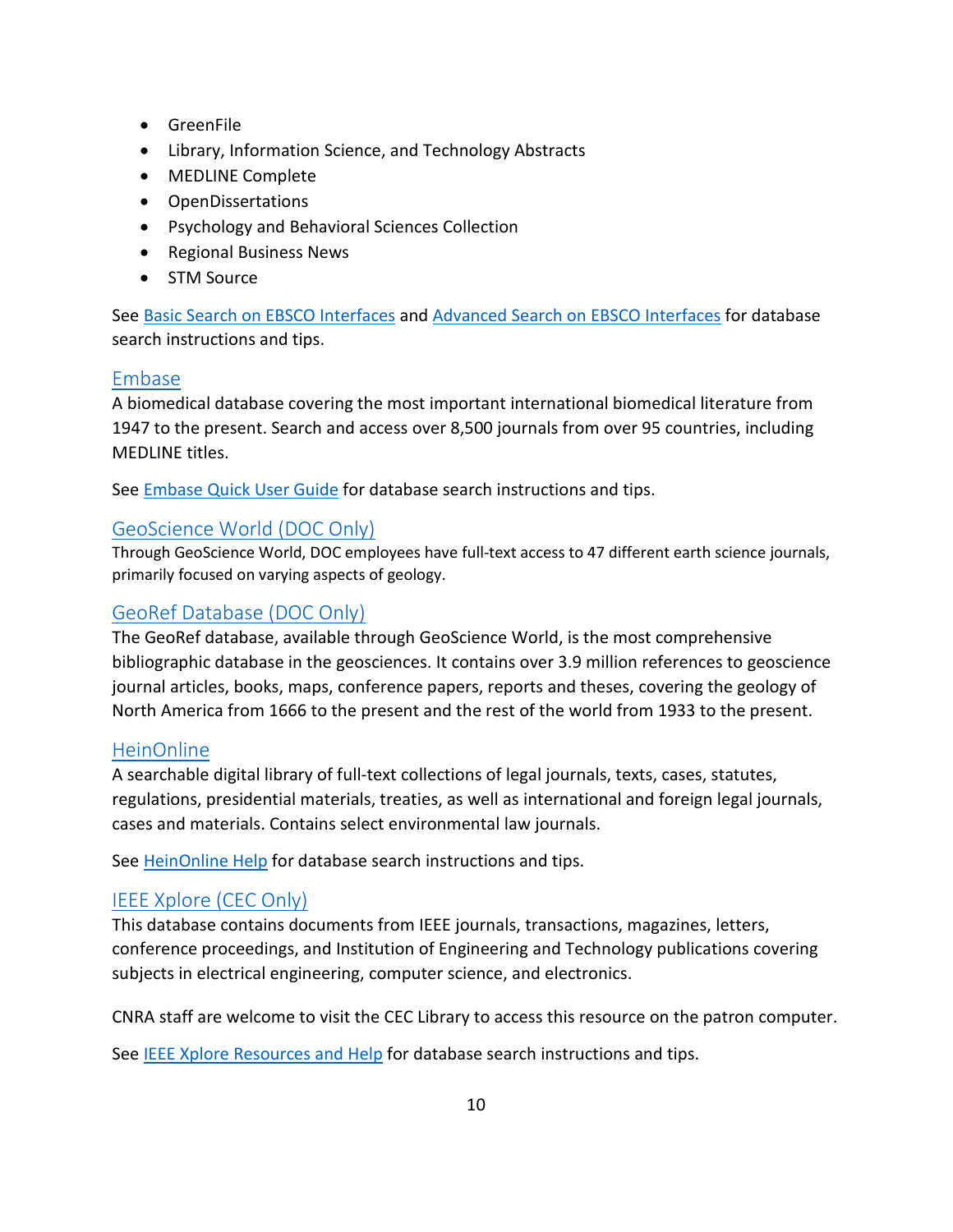# <span id="page-10-0"></span>[JSTOR \(CDFW and CEC Only\)](http://www.jstor.org/action/showBasicSearch)

Provides access to business, economics, humanities, and science journals.

CNRA staff are welcome to visit the CEC Library to access this resource on the patron computer.

See [JSTOR's How to Search Libguide](https://guides.jstor.org/howto-search) for database search instructions and tips.

# <span id="page-10-1"></span>[Proquest Sci-Tech Premium Collection](https://search-proquest-com.proxy.library.ca.gov/scitechpremium/science/fromDatabasesLayer?accountid=26958)

Provides full-text titles from around the world, including scholarly journals, trade and industry journals, magazines, technical reports, conference proceedings, government publications, and more. Includes the natural science collection databases for agricultural and environmental science; earth, atmospheric and aquatic science; and biological science; and technology collection databases for advanced technologies and aerospace and materials science and engineering.

See [Proquest Platform Search Tips](https://proquest.libguides.com/proquestplatform/tips) Libguide for database search instructions and tips.

# <span id="page-10-2"></span>**[ScienceDirect](https://www.sciencedirect.com/)**

ScienceDirect is a large database of peer-reviewed scientific journals, articles, book chapters, and open access content. Select CNRA departments have full-text access to over 200 academic journals on the topics of environmental science and energy.

See [ScienceDirect User's Quick Start Guide](https://supportcontent.elsevier.com/RightNow%20Next%20Gen/ScienceDirect/ScienceDirect_User_Guide.pdf) for database search instructions and tips.

# <span id="page-10-3"></span>[Techstreet \(CEC Only\)](https://subscriptions.techstreet.com/subscriptions/index)

The CEC Library has a subscription to UL standards, NFPA 2, and select ASHRAE standards and guidelines.

CNRA staff are welcome to visit the CEC Library to access this resource on the patron computer.

# <span id="page-10-4"></span>1.3 Academic Journals

CNRA staff can access over 100,000 academic journals and eBooks through open access, department subscriptions, and the CSL. To browse or search a list, visit the [A-Z Journal List](https://californiaenergycommissionlibrary.on.worldcat.org/atoztitles/browse) via the CEC Library's Discovery Service.

# <span id="page-10-5"></span>American Chemical Society

Select CNRA departments can access this subscription through the publisher's website.

• [Environmental Science and Technology](https://pubs.acs.org/journal/esthag)

# <span id="page-10-6"></span>American Society of Civil Engineers (DOC Only)

DOC employees can access this subscription through the publisher's website.

• [Journal of Geotechnical and Geoenvironmental Engineering](https://ascelibrary.org/journal/jggefk)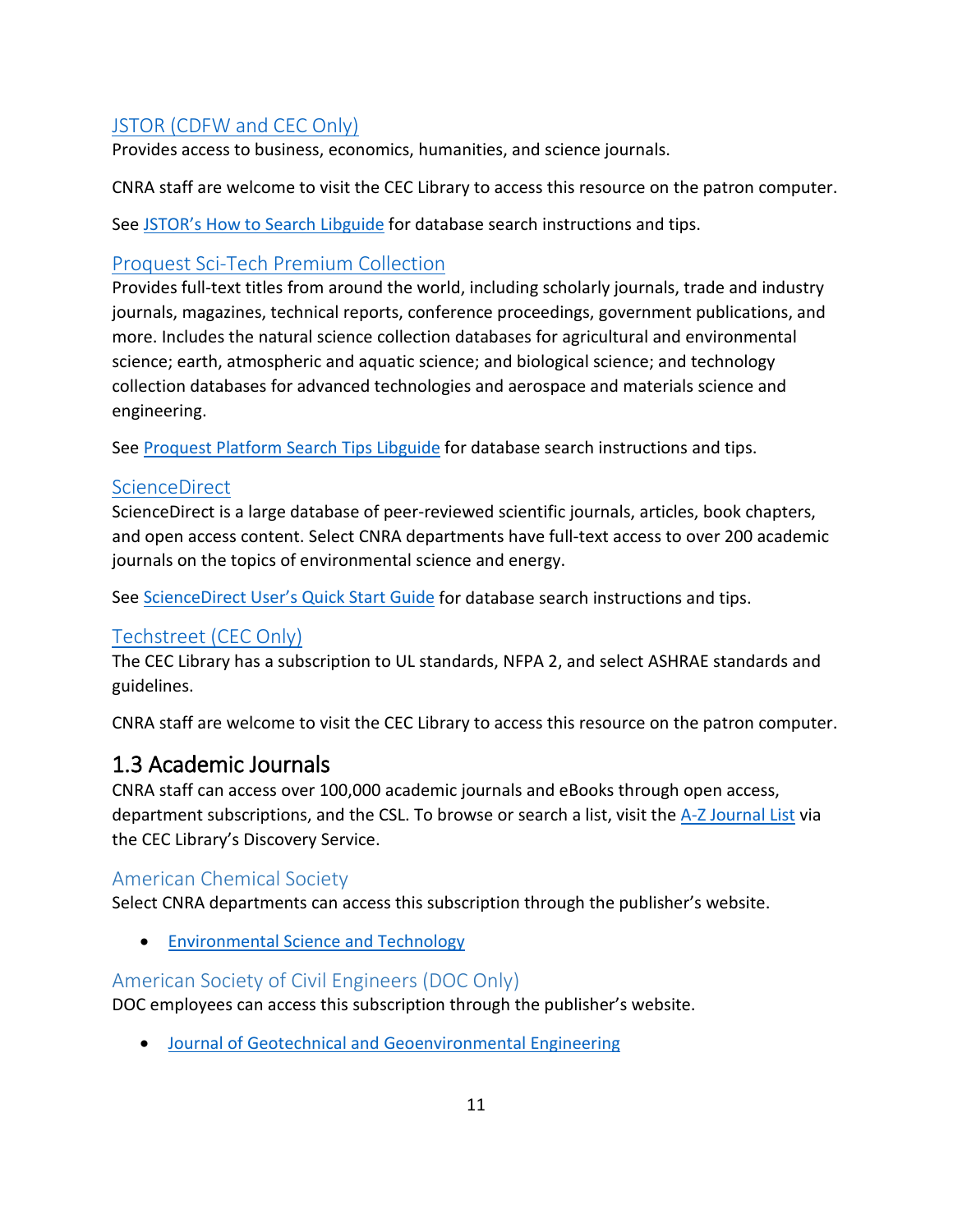# <span id="page-11-0"></span>American Veterinary Medical Association

CNRA employees can access this subscription through the link below or the CSL's website.

• [American Journal of Veterinary Research](http://proxy.library.ca.gov/login?url=https://avmajournals.avma.org/loi/ajvr)

# <span id="page-11-1"></span>Canadian Science Publishing (CSP)

Select CNRA departments subscribe to the following journals directly from CSP. CNRA staff can access these publications via the [publisher's website.](https://www.nrcresearchpress.com/)

• [Journal of Unmanned Vehicle Systems](https://www.nrcresearchpress.com/loi/juvs)

CNRA staff can access the following CSP publication through the CSL's EBSCOhost subscription.

• [Canadian Journal of Fisheries and Aquatic Sciences](https://californiaenergycommissionlibrary.on.worldcat.org/oclc/904486240)

# <span id="page-11-2"></span>Oxford

Select CNRA departments subscribe to the following journals directly from Oxford. CNRA staff can access these publications via the [publisher's website.](https://academic.oup.com/journals)

- [Auk](https://academic.oup.com/auk)
- [The Condor: Ornithological Applications](https://academic.oup.com/condor)
- [Journal of Mammalogy](https://academic.oup.com/jmammal)
- [Review of Environmental Economics and Policy](https://academic.oup.com/reep)

# <span id="page-11-3"></span>National Academy of Science

Select CNRA departments subscribe to the following journal directly from the National Academy of Science. CNRA staff can access these publications via the publisher's website.

• [Proceedings of the National Academy of Science](https://www.pnas.org/)

# <span id="page-11-4"></span>Springer

Select CNRA departments subscribe to the following journals directly from Springer. CNRA staff can access these publications via the [publisher's website.](https://link.springer.com/)

- [Climatic Change](https://link.springer.com/journal/10584)
- [Conservation Genetics](https://link.springer.com/journal/10592)
- [Estuaries and Coasts](https://link.springer.com/journal/12237)
- [Historical Archaeology](https://link.springer.com/journal/41636)
- [Journal of Environmental Studies and Sciences](https://link.springer.com/journal/13412)
- [Energy Efficiency](https://link.springer.com/journal/12053)
- [Wetlands](https://link.springer.com/journal/13157)
- [Wetlands Ecology and Management](https://link.springer.com/journal/11273)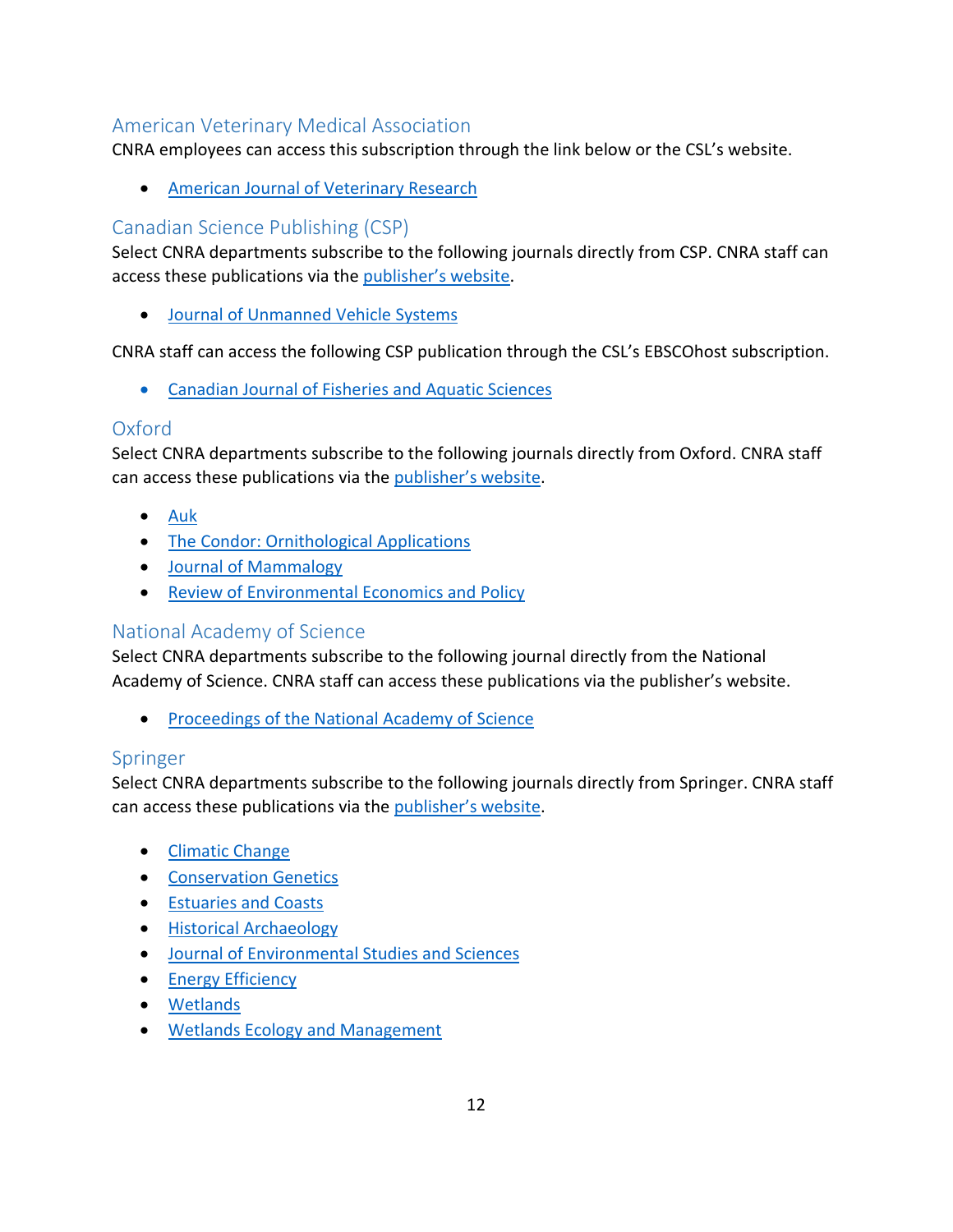# <span id="page-12-0"></span>Taylor and Francis (CEC Only)

The CEC subscribes to the following journals directly from Taylor and Francis. CEC staff can access these publications via the [publisher's website.](https://www.tandfonline.com/)

- [Climate Policy](https://www.tandfonline.com/toc/tcpo20/current)
- **[Energy Engineering](https://www.tandfonline.com/toc/uene20/current)**
- [International Journal of Sustainable Transportation](https://www.tandfonline.com/toc/ujst20/current)

#### <span id="page-12-1"></span>Wildlife Disease Association

Select CNRA departments subscribe to the following journal directly from the Wildlife Disease Association. CNRA staff can access these publications via the publisher's website.

• [Journal of Wildlife Diseases](https://www.jwildlifedis.org/)

# <span id="page-12-2"></span>**Wiley**

Select CNRA departments subscribe to a large collection of Wiley journals. CNRA staff can access these publications via the Wiley [Online Library.](https://onlinelibrary.wiley.com/) A few journals to note are:

- [AGU journals \(various\)](https://agupubs.onlinelibrary.wiley.com/)
- [Conservation Biology](https://conbio.onlinelibrary.wiley.com/journal/15231739)
- [Ecological Society of America \(ESA\) journals \(various\)](https://esajournals.onlinelibrary.wiley.com/)
- [Fisheries](https://afspubs.onlinelibrary.wiley.com/journal/15488446)
- [Journal of Aquatic Animal Health](https://afspubs.onlinelibrary.wiley.com/journal/15488667)
- [Journal of Wildlife Management](https://wildlife.onlinelibrary.wiley.com/journal/19372817)
- [Limnology and](https://aslopubs.onlinelibrary.wiley.com/journal/19395590) Oceanography
- [Limnology and Oceanography Bulletin](https://aslopubs.onlinelibrary.wiley.com/journal/15396088)
- [Limnology and Oceanography: Methods](https://aslopubs.onlinelibrary.wiley.com/journal/15415856)
- [North American Journal of Aquaculture](https://afspubs.onlinelibrary.wiley.com/journal/15488454)
- [North American Journal of Fisheries Management](https://afspubs.onlinelibrary.wiley.com/journal/15488675)
- [Transactions of the American Fisheries Society](https://afspubs.onlinelibrary.wiley.com/journal/15488659)
- [Water Resources Research](https://agupubs.onlinelibrary.wiley.com/journal/19447973)
- [Wildlife Monographs](https://wildlife.onlinelibrary.wiley.com/journal/19385455)

# <span id="page-12-3"></span>1.4 Newspapers

# <span id="page-12-4"></span>[America's News \(NewsBank\)](http://proxy.library.ca.gov/login?url=http://infoweb.newsbank.com)

Provides access to full-text articles from over 900 newspapers throughout the United States, including over 100 California titles.

# <span id="page-12-5"></span>[New York Times](http://proxy.library.ca.gov/login?url=https://myaccount.nytimes.com/corpgrouppass/redir)

Access to current New York Times content, including breaking news, multimedia, reviews and opinion, blogs, videos, and more. Registered CSL borrowers can access the New York Times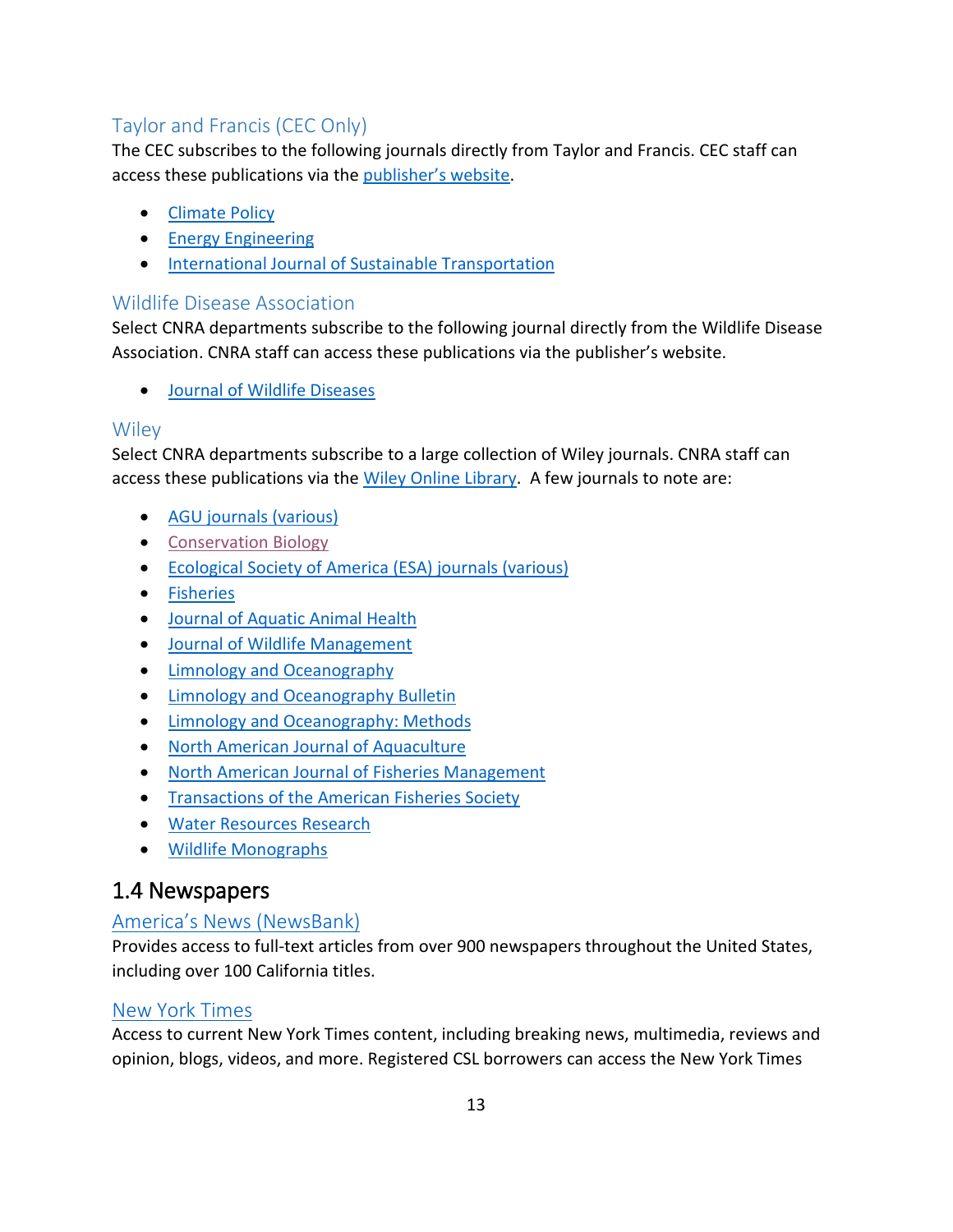through this URL. Staff will need to register and log into their personal nytimes.com account. Staff will receive a 24-hour pass for access and will need to enter through this URL again to get another pass when it expires.

# <span id="page-13-0"></span>[Wall Street Journal](http://proxy.library.ca.gov/login?url=http://search.proquest.com/databases)

The preeminent publication for business news and information on financial markets worldwide. Users can quickly access not only top news stories about companies, people and products, but also detailed information from all the paper's sections including editorials, letters to the editor, stock and bond prices and currency exchange rates from 1984 to present.

# <span id="page-13-1"></span>1.5 EBooks

# <span id="page-13-2"></span>[National Academies Press](http://www.nap.edu/topics.php?browse=1)

Full-text books and reports from the National Academy of Sciences, the National Academy of Engineering, the Institute of Medicine, and the National Research Council.

# <span id="page-13-3"></span>[Online Glossary of Geology \(DOC Only\)](https://glossary.americangeosciences.org/)

This online Glossary by the American Geosciences Institute provides access to more than 39,000 entries from the 5th edition of the print Glossary, and draws its authority from the expertise of more than 100 geoscientists from varied specialties.

# <span id="page-13-4"></span>[Safari Books Online](http://proxy.library.ca.gov/login?url=http://proquest.safaribooksonline.com)

This on-demand digital library provides access to the most current and popular technical and business books, videos, and certification guides from publishers including: For Dummies, Cisco Press, IBM Press, Microsoft Press, O'Reilly Media, PeachPit Press and others.

# <span id="page-13-5"></span>[Scientific Style and Format \(University of Chicago Press\)](https://www.scientificstyleandformat.org/Home.html)

Now in its eighth edition, this indispensable reference for authors, editors, publishers, students, and translators in all areas of science and related fields has been fully revised by the Council of Science Editors to reflect today's best practices in scientific publishing. This fully searchable online edition makes it easy to find the answers you need quickly. Available to select CNRA departments.

# <span id="page-13-6"></span>1.6 Government Publications

This section will discuss online resources to help staff locate government publications and research.

# <span id="page-13-7"></span>[Archive of the California Government Domain, Ca.gov \(April 2015-current\)](https://archive-it.org/collections/5763)

This archive preserves access to hundreds of California state agency sites. This resource is useful when trying to locate government publications that have been removed from agency websites.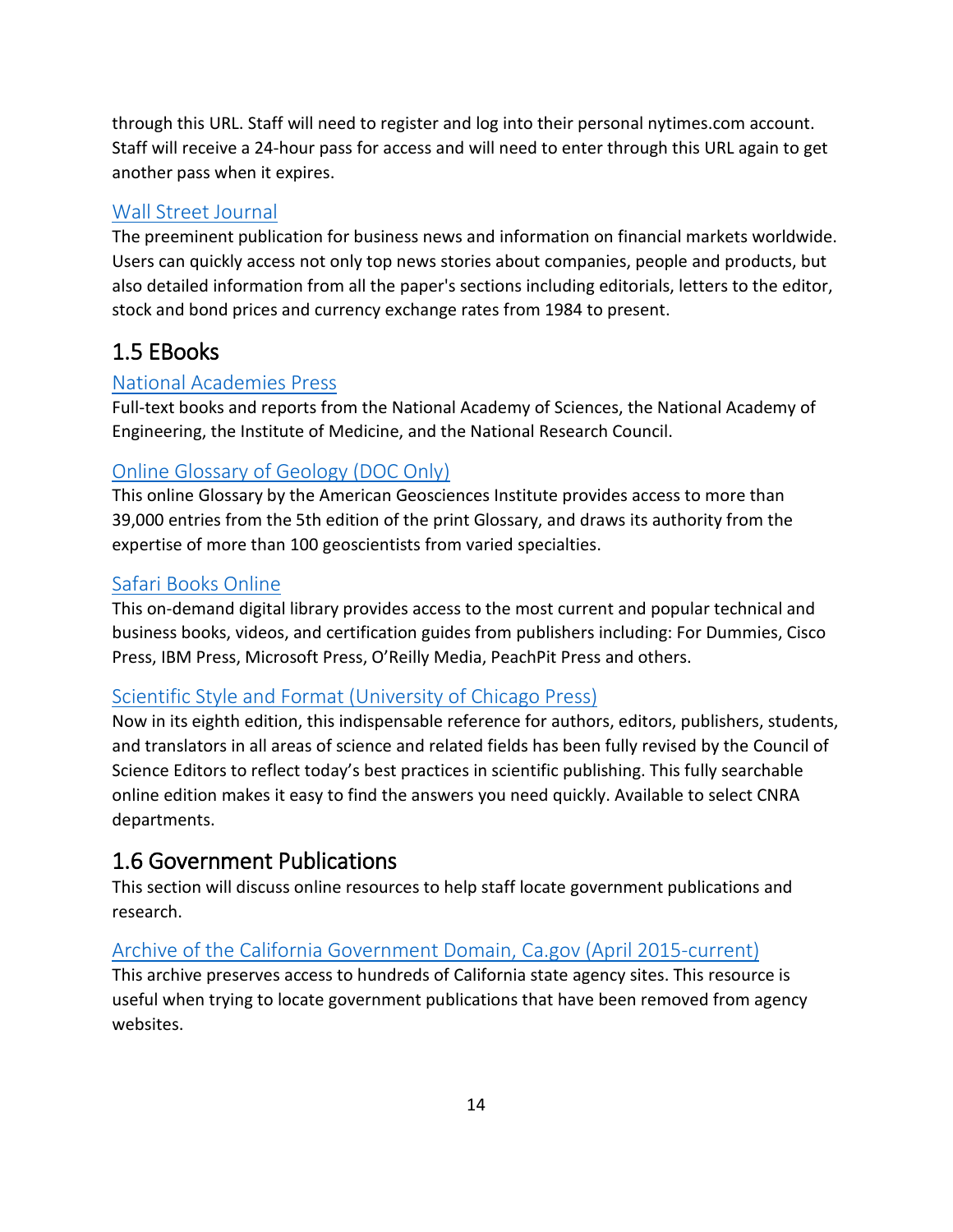# <span id="page-14-0"></span>[California State Library's Government Publications Section](https://library.ca.gov/government-publications/)

The CSL's Government Publications Section provides the public with free and open access to government information, providing a single primary location for government documents and information assistance. The CSL is the regional depository of the Federal Depository Library Program (FDLP) in California and a full depository for California state government publications distributed under the Library Distribution Act. Search the [CSL's online catalog](http://catalog.library.ca.gov/) to locate government publications in their collection. Links to publications available online can be found in their catalog records.

# <span id="page-14-1"></span>[OSTI.gov \(Federal\)](http://www.osti.gov/)

OSTI.GOV is the primary search tool for Department of Energy (DOE) science, technology, and engineering research and development results and the organizational hub for information about the DOE Office of Scientific and Technical Information. OSTI.GOV makes discoverable over 70 years of research results from DOE and its predecessor agencies. OSTI.GOV contains over 3 million records, including citations to 1.5 million journal articles, 1 million of which have digital object identifiers (DOIs) linking to full-text articles on publishers' websites.

# <span id="page-14-2"></span>[Science.gov \(Federal\)](https://www.science.gov/)

Science.gov searches over 60 databases and over 2,200 scientific websites to provide users with access to more than 200 million pages of authoritative federal science information including research and development results.

# <span id="page-14-3"></span>1.7 Codes and Standards

# <span id="page-14-4"></span>[California Code of Regulations](https://govt.westlaw.com/calregs/Index?transitionType=Default&contextData=%28sc.Default%29)

Print copies are available in the reference collection at the Witkin Law Library (CSL). The CEC Library has a print copy of Title 24 in the library's reference collection.

# <span id="page-14-5"></span>ANSI Standards

The [American National Standards Institute \(ANSI\) Incorporated by Reference \(IBR\) Portal](https://ibr.ansi.org/Default.aspx) provides a one-stop mechanism for access to standards that have been incorporated by reference in the U.S. Code of Federal Regulations (CFR). Users can view, but not download or print.

#### <span id="page-14-6"></span>ASCE Standards

The Caltrans Transportation Library currently has a subscription to the database ASCE Library with access to standards. See [section 4.4](#page-23-2) of this document for their open hours and contact information.

#### <span id="page-14-7"></span>ASHRAE Standards

The CEC Library has online access to standard 62.2 and select guidelines via Techstreet Enterprise.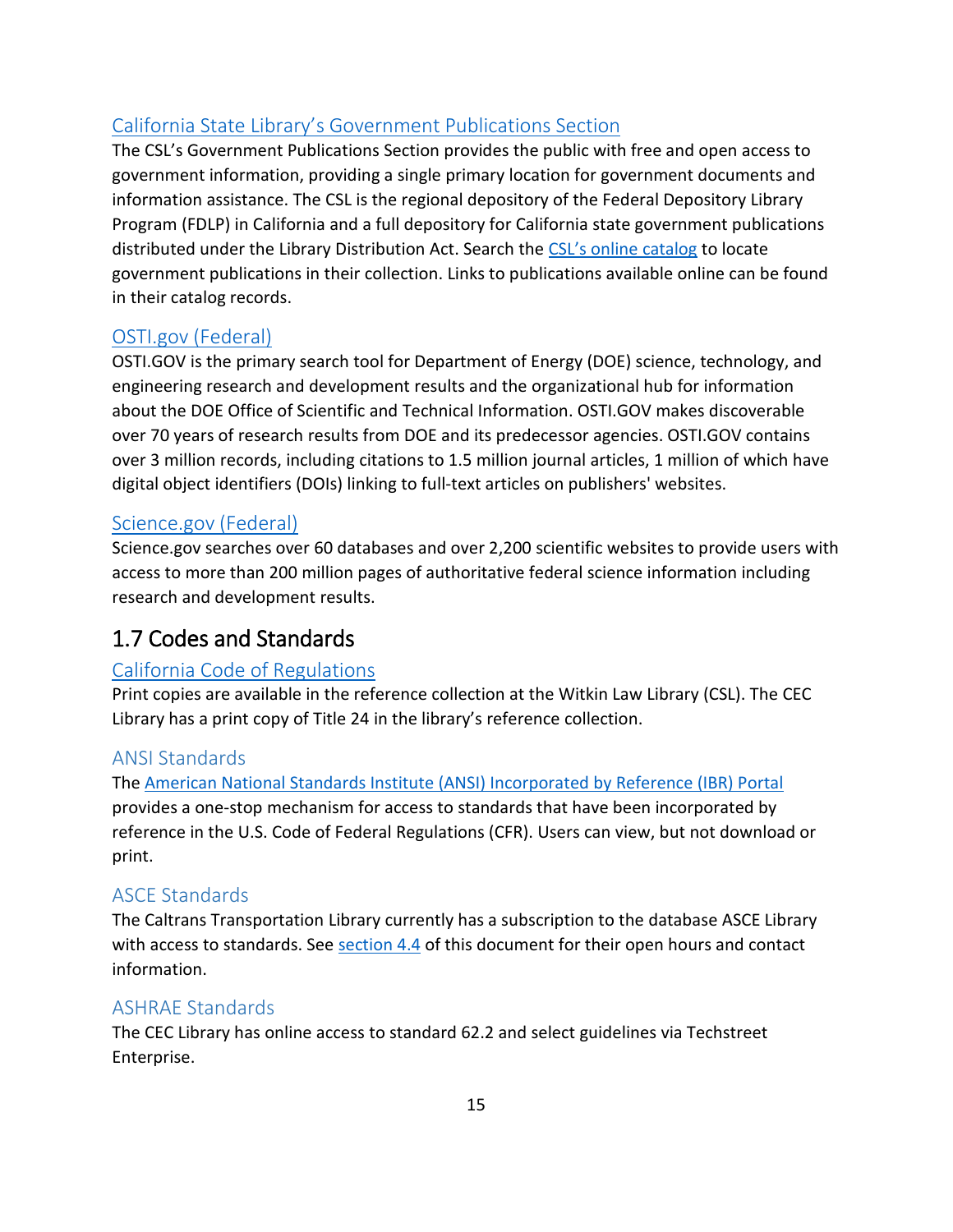#### <span id="page-15-0"></span>ASTM Standards

Register to use [ASTM's online reading room](https://www.astm.org/READINGLIBRARY/) to view ASTM safety standards incorporated in the U.S. CFR.

The Caltrans Transportation Library currently has access to ASTM standards. See [section 4.4](#page-23-2) of this document for their open hours and contact information.

The CSL has a collection of the *Annual Book of ASTM Standards* in print. See the library's [catalog](https://csl.primo.exlibrisgroup.com/permalink/01CSL_INST/j71s5a/alma990001440800205115)  [record](https://csl.primo.exlibrisgroup.com/permalink/01CSL_INST/j71s5a/alma990001440800205115) for more information.

#### <span id="page-15-1"></span>IEEE Standards

Local colleges and universities, such as CSU Sacramento and UC Davis, will often have access to IEEE standards through the database IEEE Xplore. Most public university libraries will allow guest researchers to access their digital resources from their on-site computers.

# <span id="page-15-2"></span>NFPA Codes and Standards

NFPA codes and standards are available to view online via thei[r website.](https://www.nfpa.org/Codes-and-Standards/All-Codes-and-Standards/Free-access) Users will be asked to create a login to access.

The CEC Library has a print copy of NFPA 70 in the library's reference collection. CEC staff can also access NFPA 2 via Techstreet Enterprise.

# <span id="page-15-3"></span>SAE Standards

The Caltrans Transportation Library currently has a subscription to the database SAE Mobilus with access to standards. See [section 4.4](#page-23-2) of this document for their open hours and contact information.

# <span id="page-15-4"></span>UL Standards

The CEC Library has access to UL standards via Techstreet Enterprise. See [section 4.3](#page-22-2) for open hours and contact information.

# <span id="page-15-5"></span>1.8 Data and Statistics

This section will provide a selection of online resources to help staff locate datasets and statistics.

# <span id="page-15-6"></span>[American FactFinder \(U.S. Census Bureau\)](https://factfinder.census.gov/faces/nav/jsf/pages/index.xhtml)

Statistics on United States population, housing, economy, etc. Datasets available for download.

# <span id="page-15-7"></span>[California Environmental Data Exchange Network \(CEDEN\)](http://ceden.org/)

CEDEN is a central location to find and share information about California's water bodies, including streams, lakes, rivers, and the coastal ocean. Many groups in California monitor water quality, aquatic habitat, and wildlife health to ensure good stewardship of our ecological resources. CEDEN aggregates this data and makes it accessible to environmental managers and the public.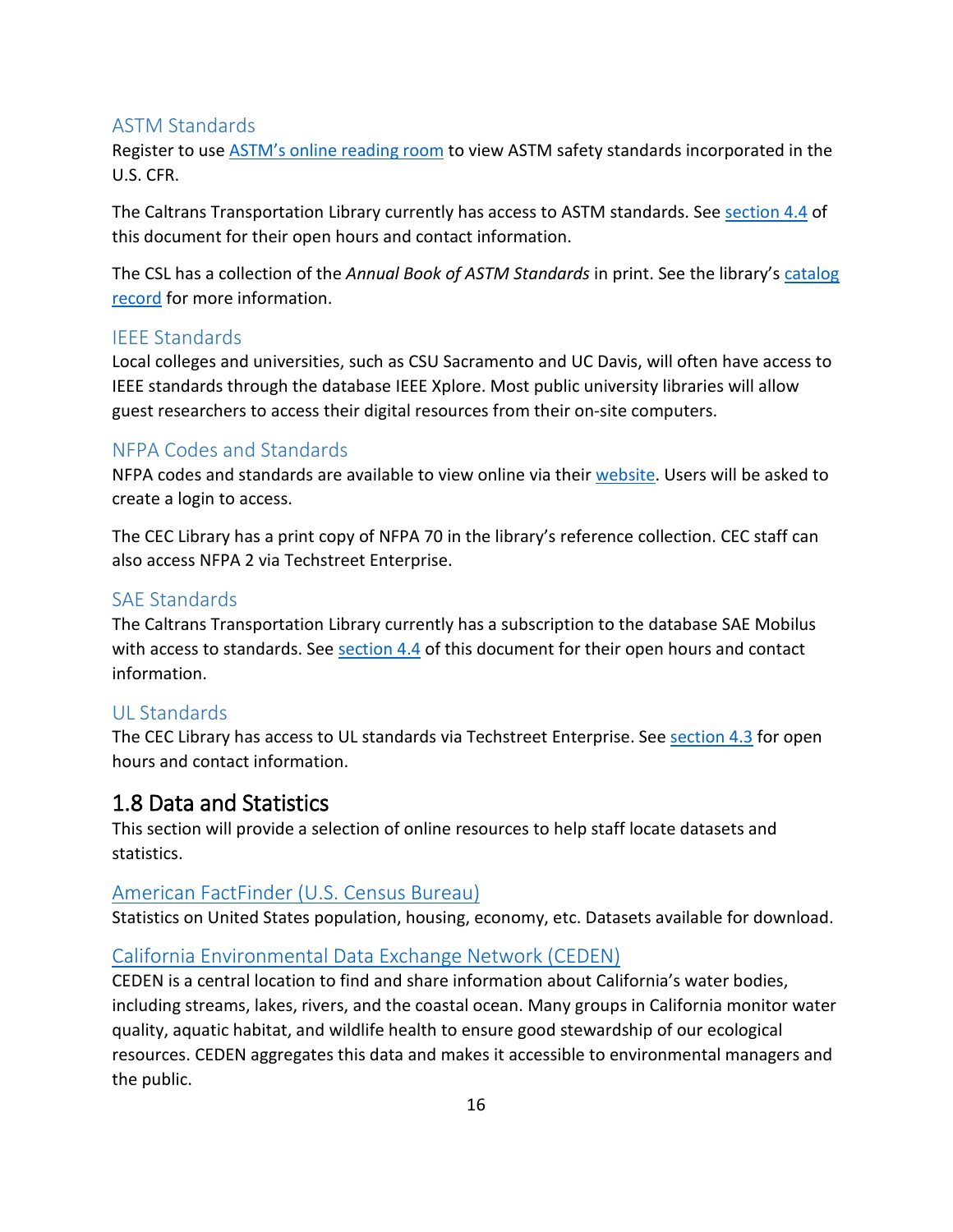# <span id="page-16-0"></span>[California Natural Resources Agency Open Data Portal](https://data.cnra.ca.gov/)

The CNRA Open Data Platform provides data to State of California citizens, agencies, and interested stakeholders in a transparent and useful manner. The Open Data Platform supports the CNRA organizations' and programs' missions by providing an environment to publish and share useful data that can be effectively utilized by all.

#### <span id="page-16-1"></span>[Data.gov](https://www.data.gov/)

The site is a U.S. government repository for federal, state, local, and tribal government data, made available to the public.

# <span id="page-16-2"></span>[Statistical Abstract of the United States \(Proquest\)](http://proxy.library.ca.gov/login?url=https://statabs.proquest.com/sa/index.html)

An authoritative and comprehensive summary of statistics on the social, political, and economic conditions of the United States.

# <span id="page-16-3"></span>1.9 Maps

# <span id="page-16-4"></span>[California Geological Survey](https://www.conservation.ca.gov/cgs/maps-data) Maps and Data

The California Geological Survey (CGS) has the responsibility of disseminating geologic information about California to its citizens, schools, private sector, and government. The traditional and most useful means of accomplishing this charge is to provide appropriate geologic maps. The CGS programs produce professional geologic maps at various scales, and derivative maps showing important aspects of geologic hazards or resources.

The CGS Library maintains print and digital copies of maps made by the state survey, USGS, and other state agencies, as well as many historic maps and mine maps, currently in the process of digitization.

# <span id="page-16-5"></span>[USGS National Geologic Map Database](https://ngmdb.usgs.gov/ngmdb/ngmdb_home.html)

The National Geologic Map Database (NGMDB) is a distributed archive of geoscience information for the nation. The database was mandated by the Geologic Mapping Act of 1992 and is cooperatively built and maintained by the USGS and State Geological Surveys.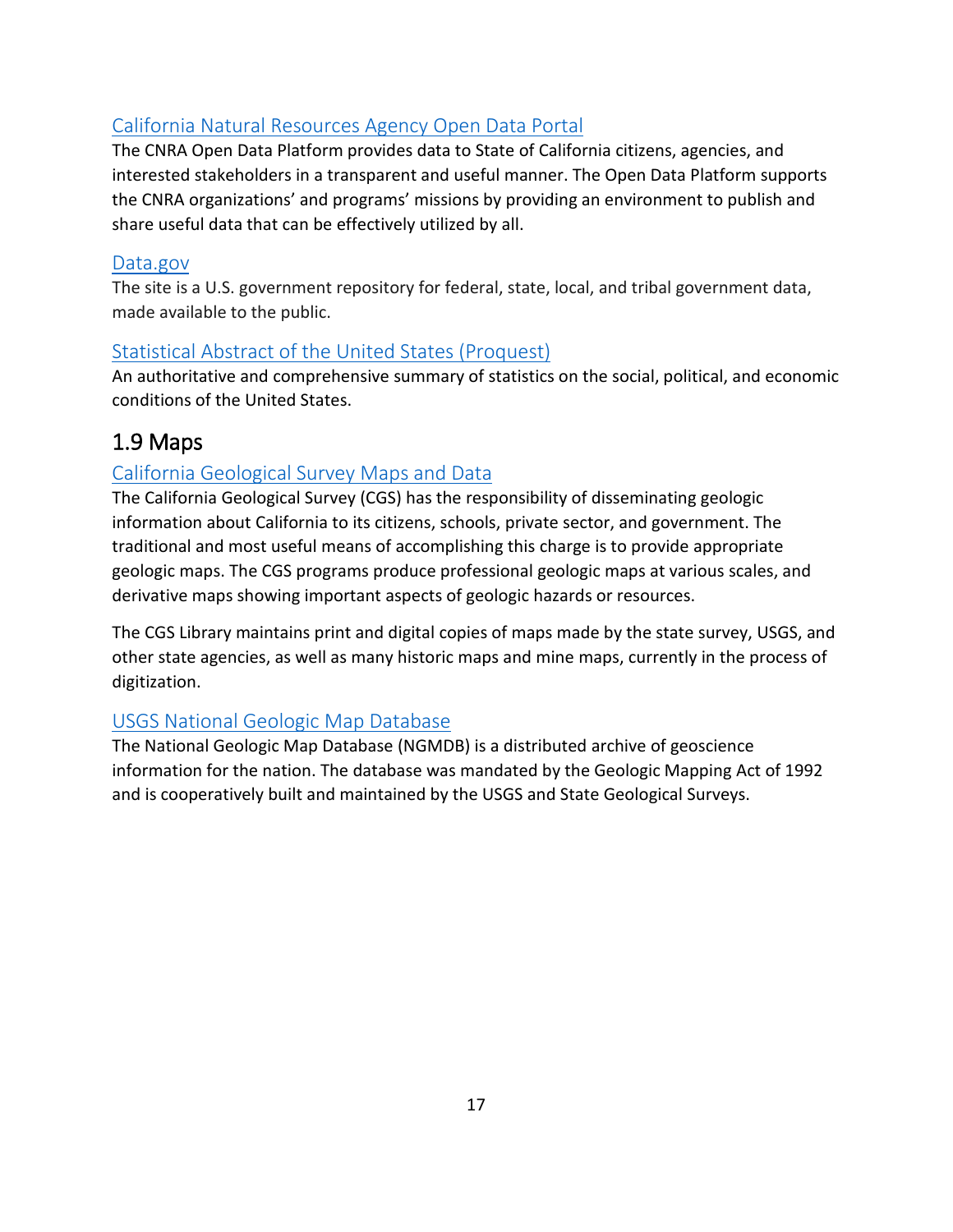# <span id="page-17-0"></span>SECTION 2: LOCATING ONLINE RESOURCES

This section will discuss search techniques, tools, and services for locating online resources.

# <span id="page-17-1"></span>2.1 Online Search Tips

#### <span id="page-17-2"></span>Getting started

If you do not have a specific article or author in mind, you can begin your research with a keyword search based on your topic of interest. Your initial results will provide you with a cursory overview of relevant journals and articles. By refining your search criteria and results, you can tailor the results to fit your research needs.

# <span id="page-17-3"></span>Search techniques

Databases, library catalogs, and search engines may support different search techniques to limit the results retrieved. Common search techniques include the use of:

- Boolean Operators: The words AND, OR, NOT, AND NOT may be used to combine or exclude keywords in a search to retrieve more relevant results.
	- o AND requires both terms to appear in retrieved item; narrows the search
	- o OR either term (or both) in retrieved item; broadens the search
	- o NOT /AND NOT first term is searched, following terms subtracted from results
	- $\circ$  () group terms together using parentheses
	- o EXAMPLE: (carbon OR co2 OR ecological) AND footprint
- Truncation: The use of the symbol \* to broaden keyword searches to include various word endings
	- o EXAMPLE: indust\* retrieves results that include all variants of the root word (industry, industries, industrial, etc.).
- Wildcards: The substitution of a wildcard character for a letter in a keyword to include all spellings of that particular word.
	- o EXAMPLE: col?r retrieves results that include "color" or "colour"
- Phrase searching: Quotation marks should be used around a phrase or concept of two or more words. Doing this ensures that the concept will be searched for as a whole and not picked apart by the search engine. For example, typing *solar energy* without quotation marks could potentially retrieve all items that mention solar, all items that mention energy, as well as all items about solar energy. This could lead to results that seem to have nothing to do with your topic. For best results, use quotes. For example: "solar energy" or "solar energy" AND "water heating".

Not all databases, catalogs, or search engines support all of these techniques; database providers typically include notations about what search techniques are compatible with their system.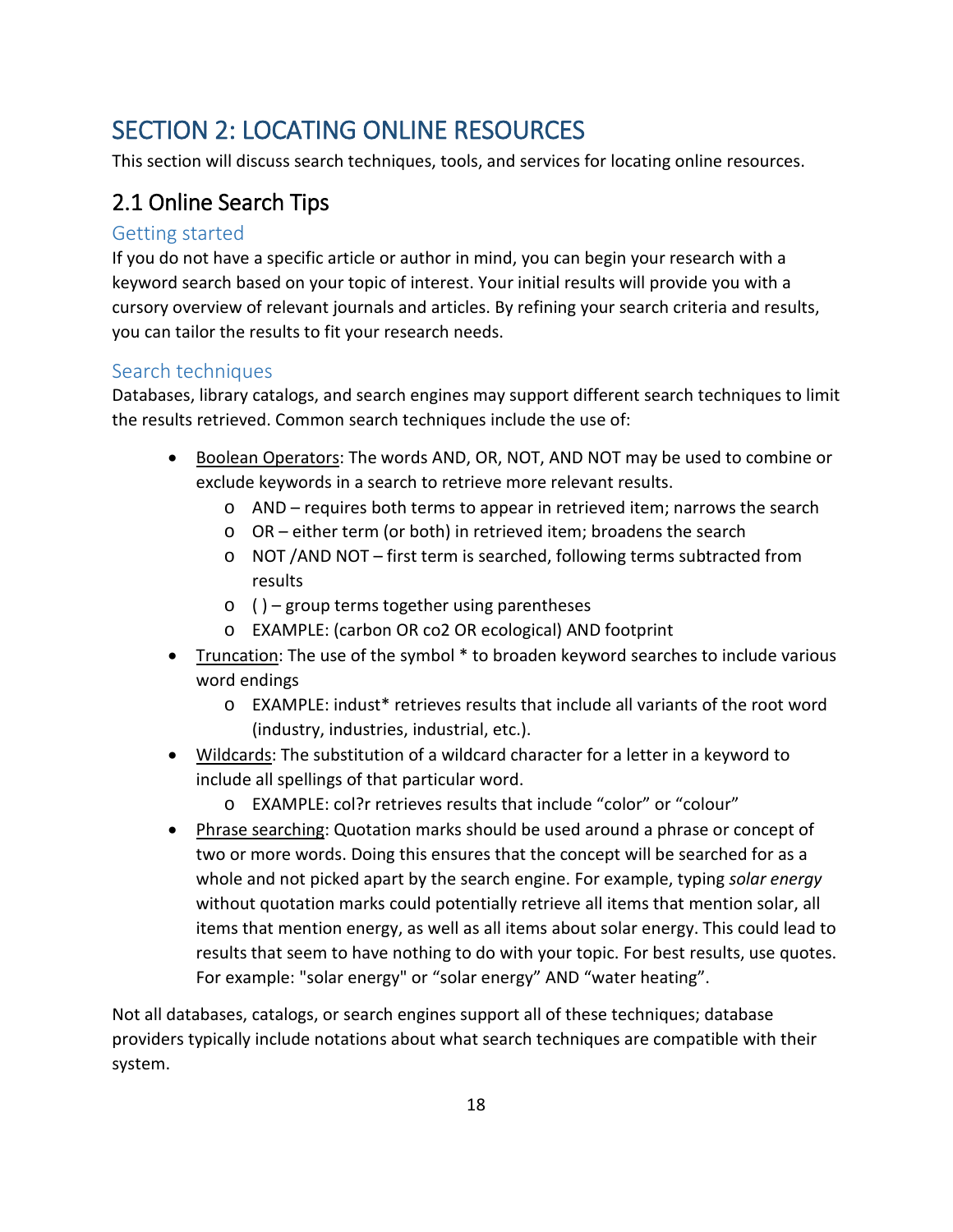# <span id="page-18-0"></span>2.2 Tools for Locating Online Full-Text Resources

The CEC Library serves as the administrator for journal and database subscriptions shared by CNRA departments. The following section details a few tools that are configured to assist CNRA employees with locating full-text versions of online journal articles and eBooks.

# <span id="page-18-1"></span>CEC [Library's Discovery Service](https://californiaenergycommissionlibrary.on.worldcat.org/)

The CEC Library's Discovery Service allows staff to search across the library's various journal and database subscriptions for full-text resources. Databases accessed through the CSL are also indexed in this platform.

See [Appendix A](#page-25-0) for discovery service search tips and instructions.

## <span id="page-18-2"></span>[Google Scholar Full-Text Links](https://scholar.google.com/)

Settings can be adjusted to attach links to a Google Scholar search result. These links direct users to the full-text version of a journal article.

See [Appendix B](#page-26-0) on how to add full-text links to Google Scholar.

## <span id="page-18-3"></span>[Kopernio](https://kopernio.com/)

Kopernio is a free browser extension that provides links to full-text articles on publisher websites. Kopernio will search the CEC Library's various subscriptions to locate a PDF of the fulltext article. If the library does not have access to the resource through our subscriptions, Kopernio will search for open access alternatives. The plug-in will also automatically download a copy of the PDF to your account's Kopernio locker (cloud storage) so you can read it later or on another computer.

See [Appendix C](#page-29-0) on how to add the Kopernio plugin to your browser (Chrome, Firefox, or Opera).

# <span id="page-18-4"></span>2.3 Alerts

Databases and journal publishers often allow users set up email alerts to notify them of new articles matching a designated criteria or new issues of a specific journal. These alert services and technologies can help you keep track of current literature in your field of study.

#### <span id="page-18-5"></span>Database Alerts

The following databases will allow users to create alerts.

#### **EBSCOhost**

EBSCOhost alerts require users to register for a personal login. See [EBSCOhost's Search Alerts](https://connect.ebsco.com/s/article/Creating-a-Search-Alert-in-EBSCOhost-Tutorial?language=en_US)  [Tutorial webpage](https://connect.ebsco.com/s/article/Creating-a-Search-Alert-in-EBSCOhost-Tutorial?language=en_US) for additional information on how to set up alerts.

#### Google Scholar

Google Scholar alerts require a Google account. See [Google Scholar's Email Alerts webpage](https://scholar.google.com/intl/en/scholar/help.html#alerts) for additional information on how to set up alerts.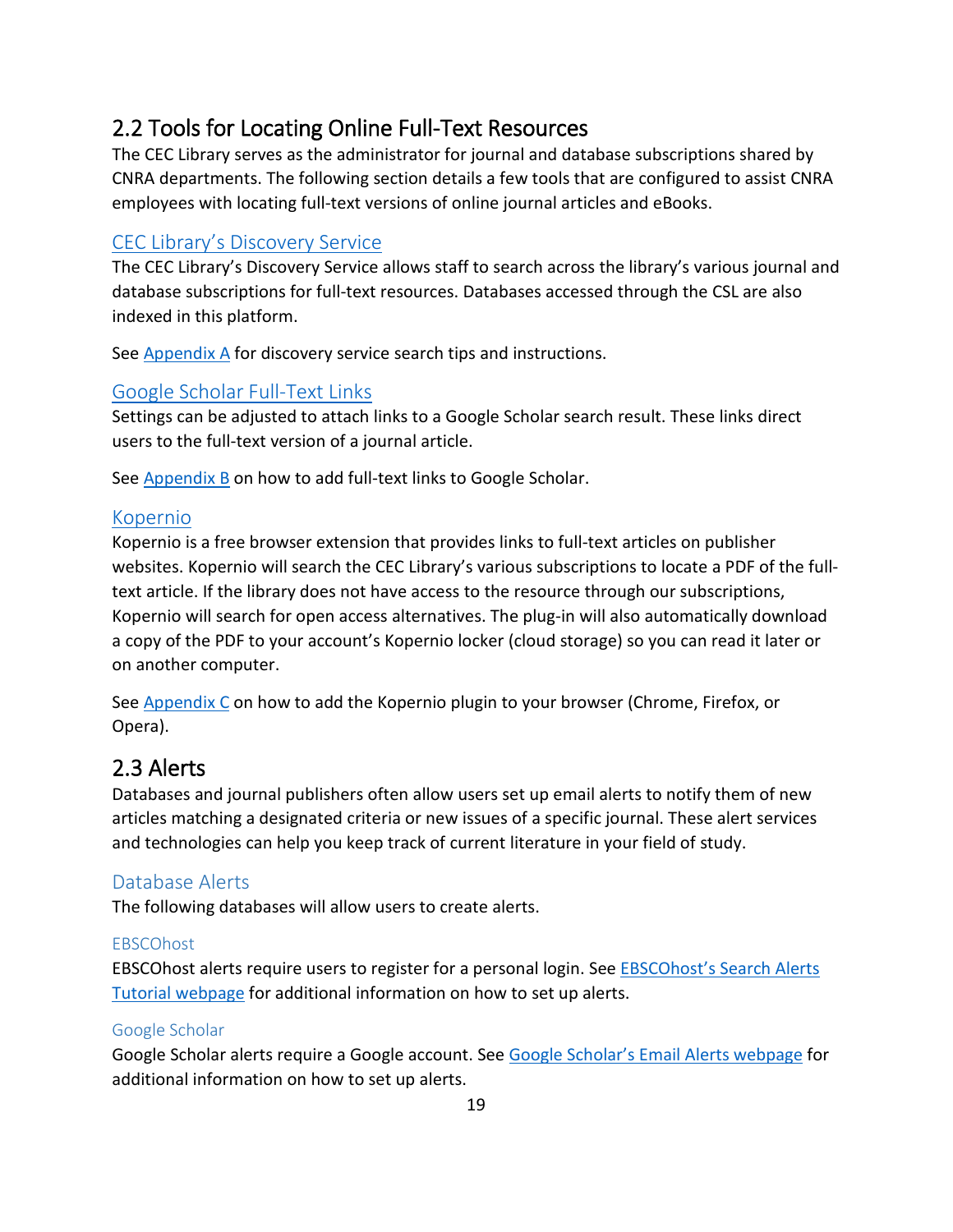#### Scopus

Scopus alerts require users to register for a personal login. View a video tutorial from Scopus, ["How to Save Searches and Set Alerts"](https://youtu.be/AxlEP7ow0B8) for additional information on how to set up alerts.

#### Pubmed

Pubmed alerts require free registration through My NCBI. See [NCBI's Saving and Managing](https://www.ncbi.nlm.nih.gov/books/NBK53592/)  [Searches webpage](https://www.ncbi.nlm.nih.gov/books/NBK53592/) for additional information on how to set up alerts.

#### <span id="page-19-0"></span>Journal Alerts

Publishers often allow users sign up for alerts to notify you when they publish a new issue of a journal. Search a publisher's website for alerts or email notifications.

#### **[JournalTOCs](http://www.journaltocs.hw.ac.uk/)**

JournalTOCs is a free service that compiles the latest tables of contents from over 12,000 scholarly journals. Alerts can be emailed or sent to an RSS feed.

# <span id="page-19-1"></span>2.4 Interlibrary Loan Services

CNRA staff can access additional resources not found in their department library's collection through interlibrary loan (ILL) services.

#### <span id="page-19-2"></span>California Energy Commission Library (CEC Only)

Contact CEC Library staff at [library@energy.ca.gov](mailto:library@energy.ca.gov) to submit an ILL request.

#### <span id="page-19-3"></span>California Geological Survey Library (DOC Only)

Contact CGS Library staff at [cgslibrary@conservation.ca.gov](mailto:cgslibrary@conservation.ca.gov) to submit an ILL request.

#### <span id="page-19-4"></span>California State Library

All state employees can utilize the CSL's ILL services. Submit an ILL request through the library's [Ask a Librarian online form.](https://askstatelibrary.libraryresearch.info/reft100.aspx?key=Ref) For more information, see the library's [Interlibrary Borrowing](https://www.library.ca.gov/services/interlibrary-lending/)  [webpage.](https://www.library.ca.gov/services/interlibrary-lending/)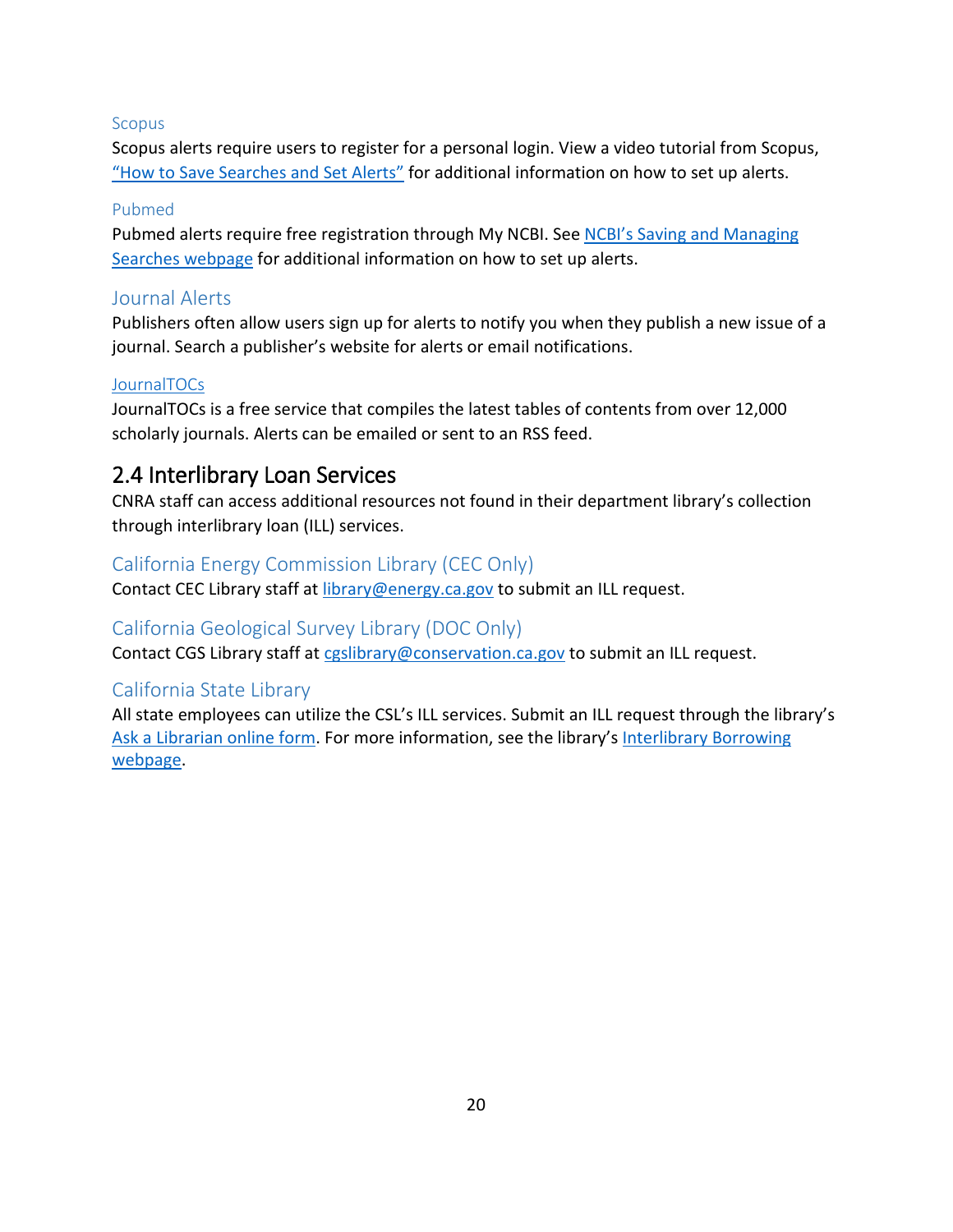# <span id="page-20-0"></span>SECTION 3: PRINT RESOURCES

# <span id="page-20-1"></span>California State Library

Established in 1850, the CSL is the oldest continuously operated public library in the American West and is the central reference and research library for state government and the Legislature. The library collection includes more than 4 million titles, 6,000 maps, and 250,000 photographs. It has an extensive collection of documents from and about the state's rich history and is one of the major genealogical reference libraries on the West Coast. It also holds significant collections from Mexico, the United Kingdom and Europe, with manuscripts dating back to the 13th and 14th centuries. The CSL is both a State and Federal Depository Library, providing free and open access to government information, and is a U.S. Patent and Trademark Resource Center.

The CSL is also home to the Bernard E. Witkin State Law Library. The law library has an extensive collection of primary and secondary sources with a focus on California law. Primary sources from California's beginnings aid the Legislature and state agencies in tracing legislative or regulatory histories, and practice guides and court briefs aid lawyers and those proceeding pro se. The collection extends beyond California. They have materials relating to other states, federal legislation, and even historical and international law.

CNRA employees can borrow most print materials directly from the CSL. For additional information, visit the [CSL's Services for State Employees webpage.](https://library.ca.gov/services/to-state-employees/)

# <span id="page-20-2"></span>California Energy Commission Library

The CEC Library has an extensive print collection of energy-related books and periodicals from the 1970s until present day.

CEC staff can borrow from the library's print collection. CNRA staff can view these resources in the library.

# <span id="page-20-3"></span>California Geological Survey Library

The CGS Library has been in existence since 1880 and has developed into an extensive collection of scientific and technical materials on geology, geomorphology, engineering, earthquakes, landslides, mineralogy, mining, seismology, and other related topics. The library contains over 100,000 items, which include books, maps, theses, periodicals, guidebooks, reports, photographs, and slides, some of which are rare and historical. It houses publications by the California Geological Survey, as well as many by the United States Geological Survey. The CGS Library is open to DOC staff, state employees, and the general public for reference and research.

Circulating items may be checked out on-site by DOC staff only, while all others can obtain materials through interlibrary loan channels.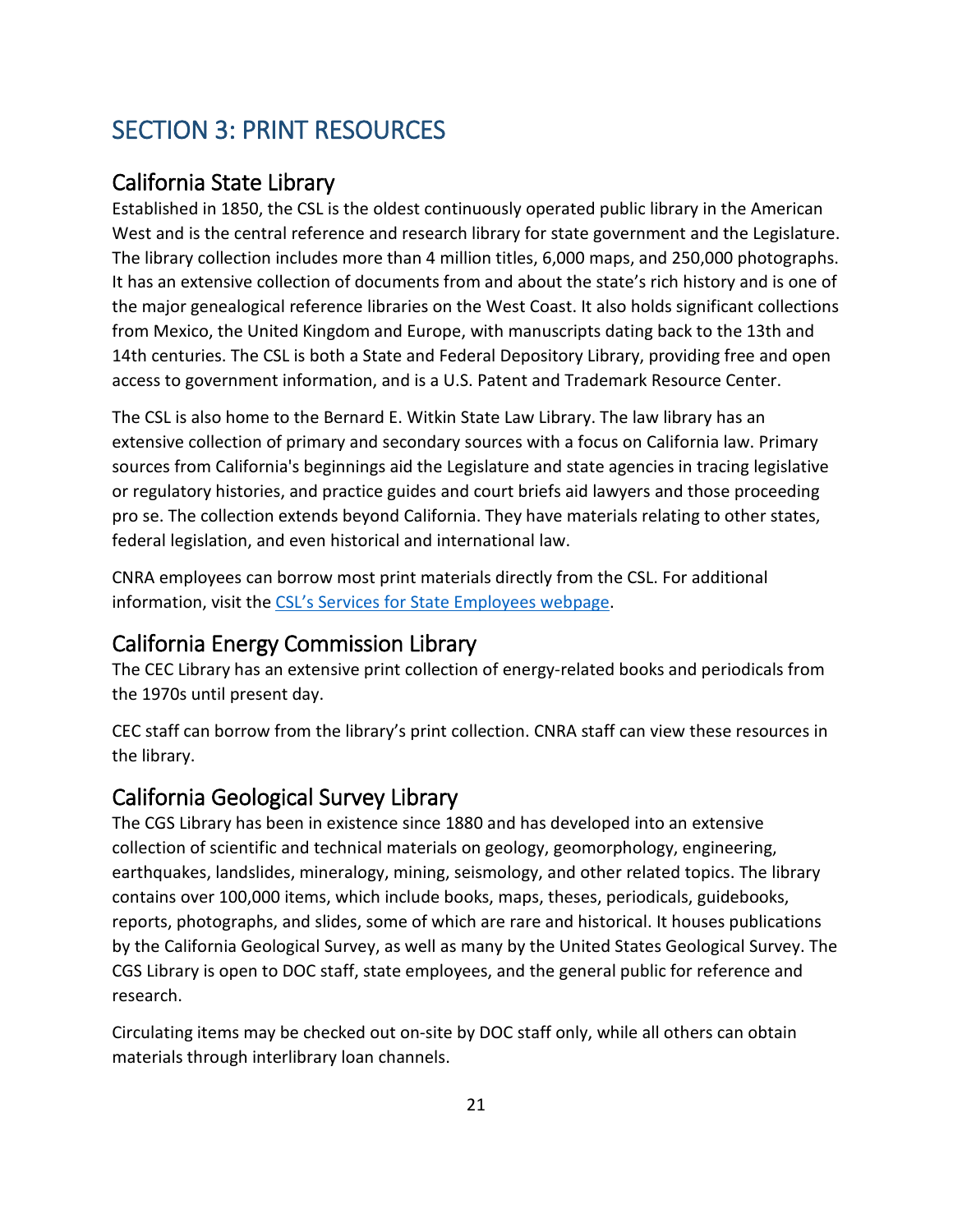# <span id="page-21-0"></span>SECTION 4: CALIFORNIA STATE GOVERNMENT LIBRARIES

# <span id="page-21-1"></span>4.1 California State Library (CSL)

#### <span id="page-21-2"></span>California State Library - Main Library Building

(California History Room and Braille and Talking Books Library) 900 N Street Sacramento, CA 95814-4869 (916) 323-9843 [csinfo@library.ca.gov](mailto:csinfo@library.ca.gov) Hours: Monday through Friday, 9:30 a.m. to 4:00 p.m. Open to the public and staff. [CSL's website](https://library.ca.gov/) [CSL Library's catalog](http://catalog.library.ca.gov/)

#### <span id="page-21-3"></span>Stanley Mosk Library & Courts Building

(Information Services Section, Witkin State Law Library, and Government Publications Section) 914 Capitol Mall Sacramento, CA 95814 (916) 323-9843 [csinfo@library.ca.gov](mailto:csinfo@library.ca.gov) Hours: Monday through Friday, 9:30 a.m. to 4:00 p.m.

#### <span id="page-21-4"></span>J. Paul Leonard Library - Sutro Library

1630 Holloway Avenue San Francisco, CA 94132 (415) 469-6100 [sutro@library.ca.gov](mailto:sutro@library.ca.gov) Hours: Monday through Friday, 10:00 a.m. to 4:00 p.m.

The CSL is the central reference and research library for state government and the legislature. The CSL's online resources and searchable databases include full-text articles of newspapers, magazines, and journals; e-books from industry-leading technical publishers; ordinances from California cities, counties, and the state; and U.S. and state demographic and government statistical information and data tools. As state employees, CNRA staff can access CSL catalogs, online resources, and services remotely or by visiting their libraries in Sacramento or San Francisco.

To access CSL catalogs, online resources, and services, you will need a state library card. Please visit the [CSL's online library card application webpage](https://www.library.ca.gov/apply/) to apply.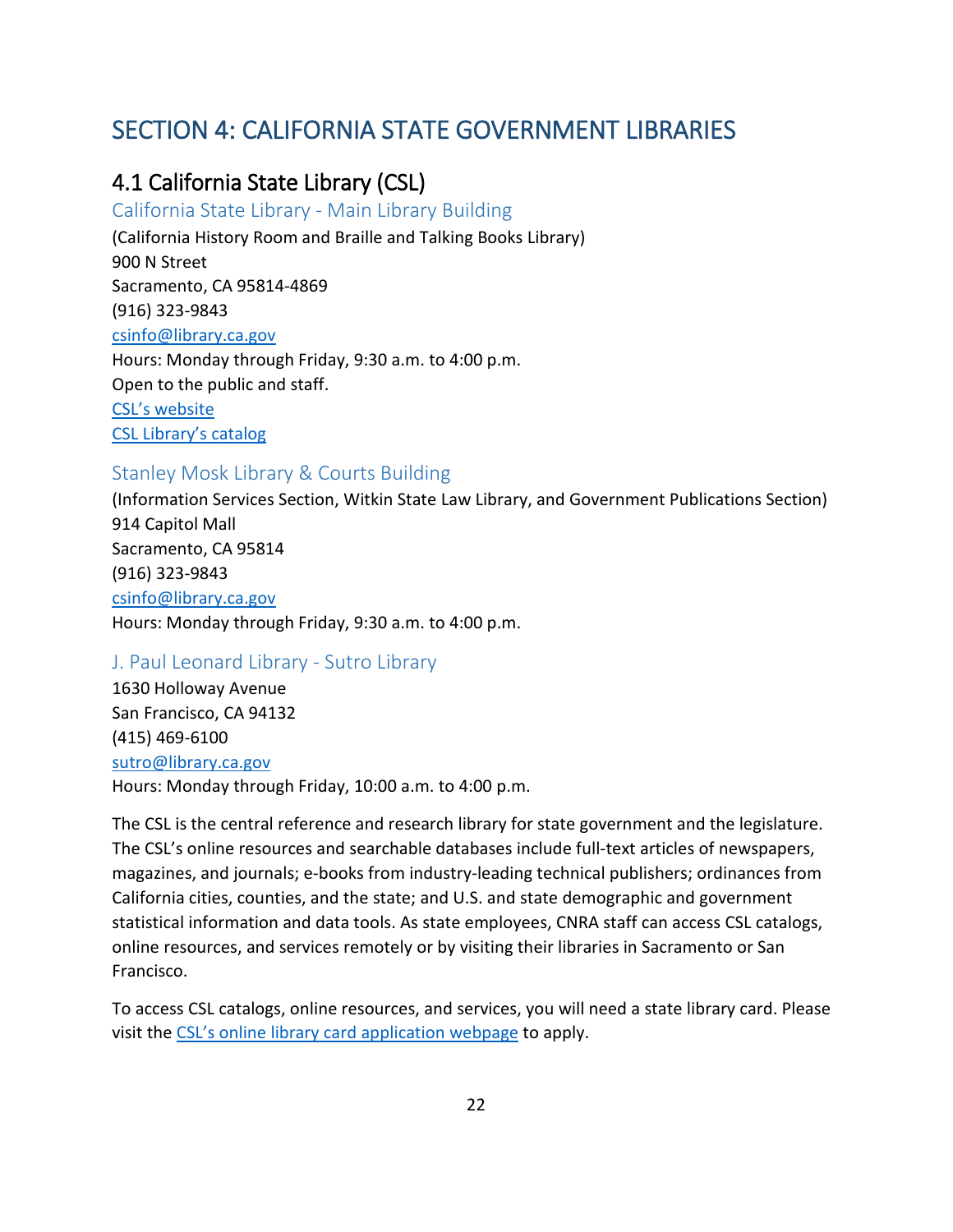# <span id="page-22-0"></span>4.2 California State Archives

1020 O Street Sacramento, CA 95814 (916) 653-2246 Hours: Monday through Friday, 9:30 a.m. to 4:00 p.m. [California State Archive's website](https://www.sos.ca.gov/archives/) [California State Archive's catalog](https://www.sos.ca.gov/archives/collections/minerva/)

The California State Archives collects, catalogs, preserves, and provides access to the historic records of state government and some local governments. The Archives collection is primarily composed of records from California state agencies, the governor's office, the state legislature, and the State Supreme Court and Courts of Appeal.

# <span id="page-22-1"></span>4.3 CNRA Department Libraries

<span id="page-22-2"></span>California Energy Commission Library 1516 9<sup>th</sup> Street, 1<sup>st</sup> Floor Sacramento, CA 95814 (916) 654-4292 [library@energy.ca.gov](mailto:library@energy.ca.gov) Hours: Monday through Friday, 8:00 a.m. to 4:00 p.m. Open to public by appointment only. [CEC Library's website](https://www.energy.ca.gov/resources/library) [CEC Library's catalog](https://californiaenergycommissionlibrary.on.worldcat.org/)

The California Energy Commission Library provides information services, books, documents, and other resources on energy-related topics to the public and state employees.

<span id="page-22-3"></span>California Geological Survey Library (DOC)

801 K Street, 14<sup>th</sup> Floor Sacramento, CA 95814 (916) 327-1850 [cgslibrary@conservation.ca.gov](mailto:cgslibrary@conservation.ca.gov) Hours: Monday through Thursday, 9:00 a.m. to 4:00 p.m. Closed 12:00 p.m. to 1:00 p.m. for lunch. [CGS Library's website](https://www.conservation.ca.gov/cgs/library) [CGS Library's catalog](https://www.conservation.ca.gov/cgs/library/catalog)

The California Geological Survey Library provides information and support for CGS, DOC, state employees, and the general public through its collections and services.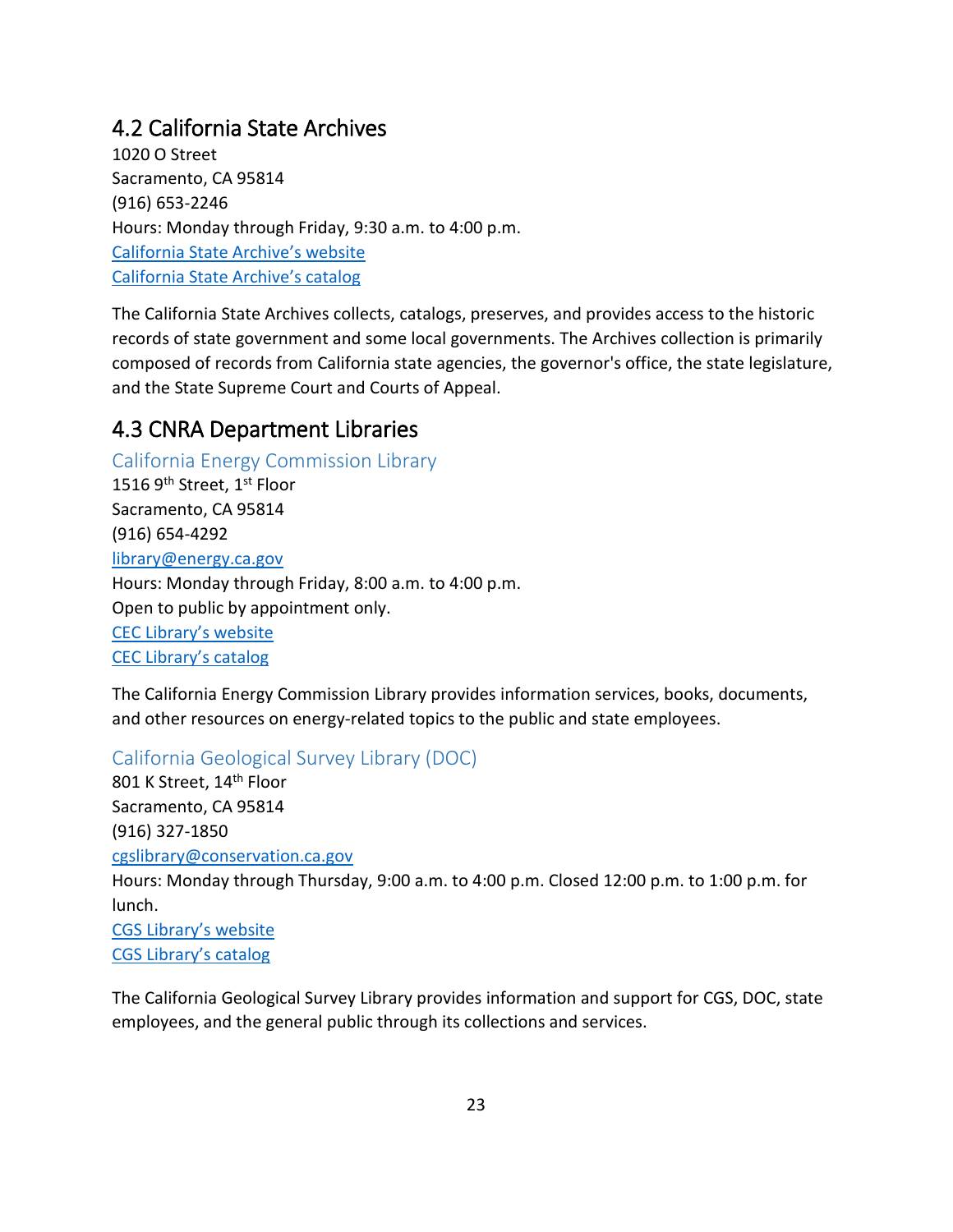#### <span id="page-23-0"></span>The California African American Museum Library

600 State Drive Exposition Park Los Angeles, CA 90037 (213) 744-2544 [dmciver@caamuseum.org](mailto:dmciver@caamuseum.org) Hours: Tuesday through Sunday, 9:00 a.m. to 5:30 p.m.

#### [CAAM Library's website](https://caamuseum.org/library)

CAAM's Research Library holds over 6,000 books in subjects such as history, music, art, and culture. It has 100 popular and scholarly periodicals dating back to the 1960s, including issues of selected African American newspapers such as the Chicago Defender, the Pittsburgh Courier, and the Los Angeles Sentinel. The Research Library has access to daily editions of the Los Angeles Times, the New York Times and the Wall Street Journal. It also has 500 videos, DVDs, and sound recordings, including many documentaries on the lives of artists and musicians.

## <span id="page-23-1"></span>The California Railroad Museum Library

111 I Street Sacramento, CA 95814 (916) 323-8073 [library.csrm@parks.ca.gov](mailto:library.csrm@parks.ca.gov) Hours: Tuesday through Saturday, 1:00 p.m. to 5:00 p.m. [CRM Library's website](https://www.californiarailroad.museum/visit/library) [CRM Library's catalog](https://csrm.andornot.com/)

The library and archives supports the California State Railroad Museum's mission of preserving and providing access to the history of railroads and railroading in California, the West and the Nation.

# <span id="page-23-2"></span>4.4 Other State Department Libraries of Interest

<span id="page-23-3"></span>CalEPA Library 1001 I Street, 2<sup>nd</sup> Floor Sacramento, CA 95814 (916) 327-0635 [CalEPALibrary@arb.ca.gov](mailto:CalEPALibrary@arb.ca.gov) Hours: Monday through Friday, 8:30 a.m. to 4:30 p.m. Open to the public and staff. Contact before visiting to ensure staff are available. [CalEPA Library's website](https://calepa.ca.gov/Library/) [CalEPA Library's catalog](https://ww3.arb.ca.gov/research/lib/libcc.php)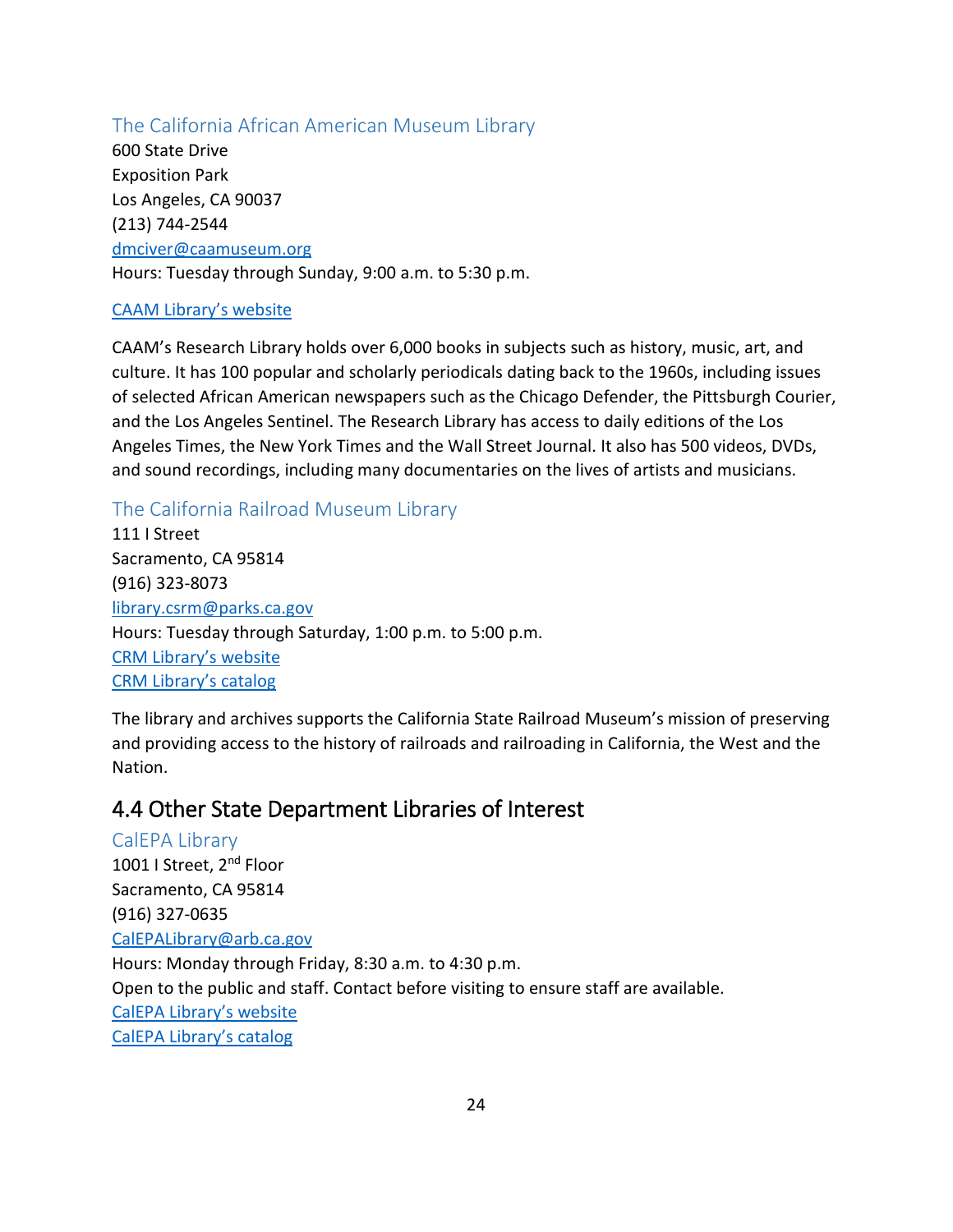The CalEPA Library serves staff and the public by providing print and electronic resources including books, journals and other periodicals, research reports, and reference materials. Topics covered include air pollution, atmospheric science, climate change, economics, epidemiology, green chemistry, hazardous substances, pesticide use, public health, recycling, renewable energy, toxicology, waste management, water use, groundwater and other environmental science topics within CalEPA's scope.

The CalEPA Library currently has a subscription to *Nature, Nature Climate Change,* and *Nature Geoscience*.

<span id="page-24-0"></span>Caltrans Transportation Library

1120 N Street, Room 1430 Sacramento, CA 95814 (916) 654-4601 [library@dot.ca.gov](mailto:library@dot.ca.gov) Hours: Monday through Friday, 9:00 a.m. to 4:00 p.m. Open to the public by appointment only. [Caltrans Library's website](https://dot.ca.gov/programs/transportation-library) [Caltrans Library's](https://caltranslibrary.on.worldcat.org/) catalog

The Transportation Library at Caltrans holds materials on all modes of transportation and includes selections on highways and structures design, construction, operations and maintenance, earthquake engineering, transportation economics, taxation, finance and administration, traffic engineering, and environmental planning.

The Caltrans Library currently has a subscription to the database ASCE Library, providing access to American Society Civil Engineering (ASCE) journals, standards, and publications.

<span id="page-24-1"></span>California Department of Housing and Community Development (HCD) Library 2020 W. El Camino Avenue, Suite 501 Sacramento, CA 95833 (916) 263-7448 [library@hcd.ca.gov](mailto:library@hcd.ca.gov) Open by appointment only. [HCD Library's](http://cybertoolsforlibraries.com/cgi-bin/CyberHTML?CALHCDHO) catalog

The HCD Library maintains a collection of books, reports, journals, newsletters and other information resources relevant to housing and community development issues, such as sustainability, climate change, resilient communities, transit-oriented development, homelessness, and affordable housing.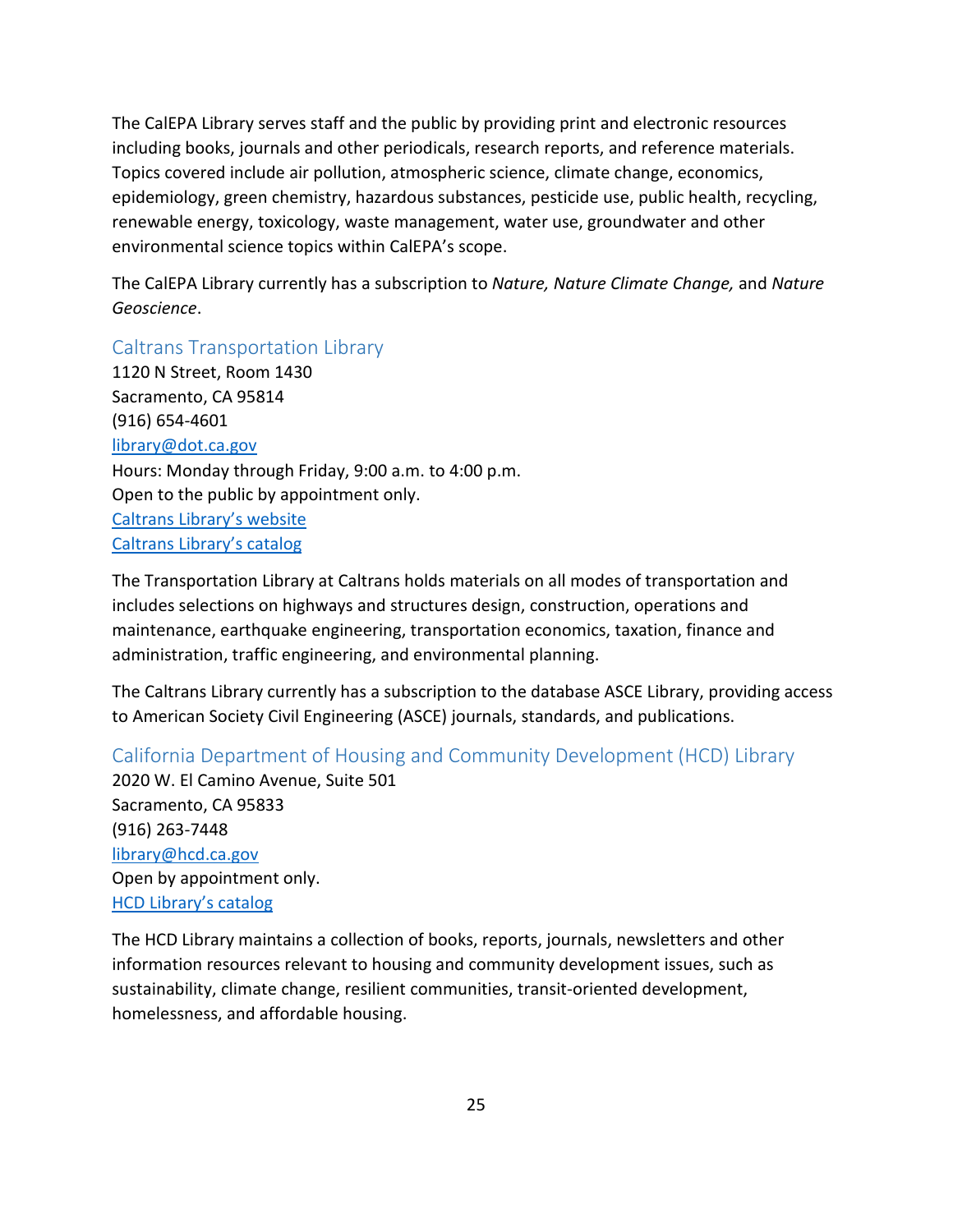# <span id="page-25-0"></span>APPENDIX A: CEC LIBRARY DISCOVERY SERVICE SEARCH TIPS

1. Type keywords (journal article title, publication title, author, etc.) into the search bar or click on A-Z Journal List under Library Links to view all available journals.

| <b>ENERGY COMMISSION</b>                                                                                |                                     | Library Links +        | $\star$ My Berns (0) |
|---------------------------------------------------------------------------------------------------------|-------------------------------------|------------------------|----------------------|
| Search California Energy Commission Library and beyond.                                                 |                                     |                        |                      |
| alternative fuels                                                                                       |                                     |                        | a                    |
| alternative fuels in Title                                                                              |                                     |                        | anced Search         |
| alternative fuels                                                                                       |                                     |                        |                      |
| alternative fuels emissions economics and performance                                                   |                                     |                        |                      |
| alternative fuels for ground support equipment                                                          |                                     |                        |                      |
| alternative fuels for cancer cells.                                                                     |                                     |                        |                      |
| alternative fuels for use in dod army tactical ground systems arc collaborative research seminar series |                                     |                        |                      |
| See all results foralternative fuels                                                                    |                                     |                        |                      |
| Language:                                                                                               | Library Links                       | <b>Account Details</b> |                      |
| English<br>$\mathbf{r}$                                                                                 | Home                                | Staff Sign In          |                      |
| Brought to you by WorldCat Discovery                                                                    | Library Catalog<br>A-Z Journal List | My Items (0)           |                      |
| Copyright @ 2001-2019 OCLC. All rights<br>reserved.                                                     | A-2 Collections                     |                        |                      |
| <b>Privacy Policy</b><br>Terms and Conditions                                                           | Contact Information                 |                        |                      |
| 88-1228 5-184<br>000f0010-07cc-44f7-addi-bfa605c01357                                                   |                                     |                        |                      |

2. Use filters on the left side to narrow down your search results. You can filter your results by format, content type, author, or language.

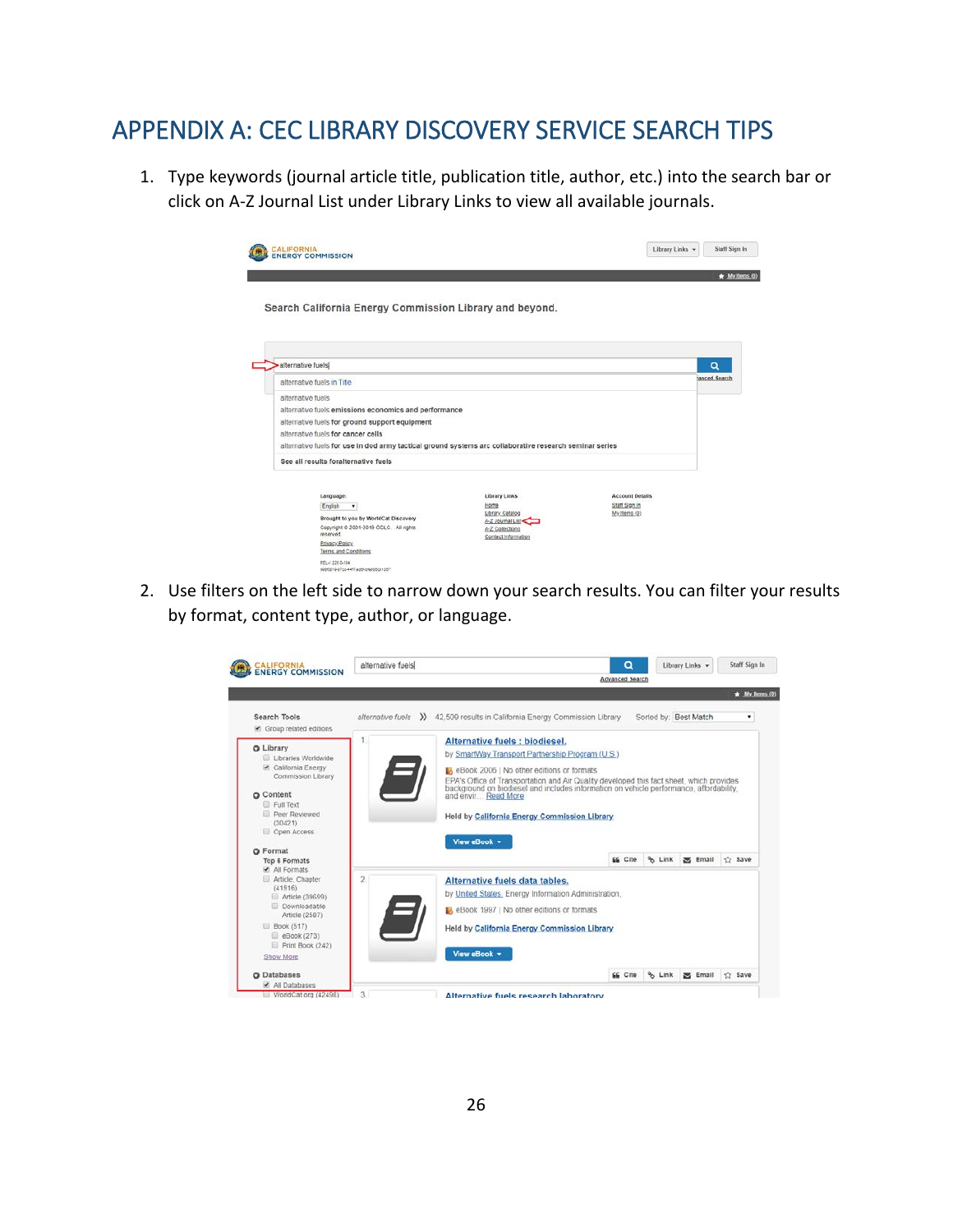3. Click on the title of a resource for more information. The "Check Availability" tab provides information on how to access the resource.

<span id="page-26-0"></span>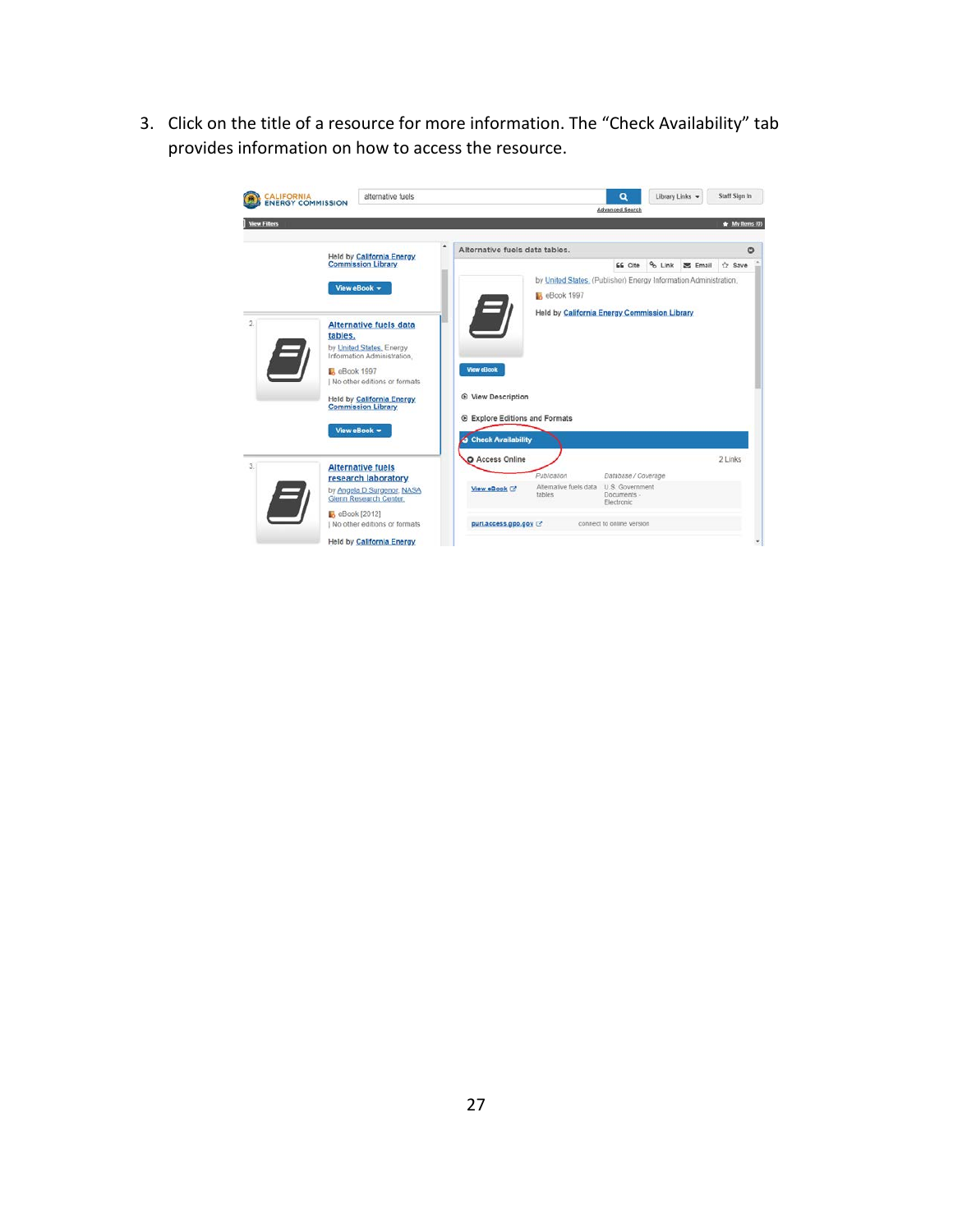# <span id="page-27-0"></span>APPENDIX B: ADDING FULL-TEXT LINKS TO GOOGLE SCHOLAR

Update your Google Scholar settings to link to the CEC Library's collection. CNRA employees can use this setting to locate full-text resources accessed through subscriptions managed by the CEC Library or the CSL.

1. Go to [Google Scholar.](http://scholar.google.com/) Click the three horizontal bars in the corner to view the menu.



2. Click the cog icon to see **Settings.**

|                    | $\equiv$ Google Scholar | ≎ |          |  |
|--------------------|-------------------------|---|----------|--|
|                    | My profile              |   | cholar   |  |
|                    | My library              |   |          |  |
| $\scriptstyle\sim$ | <b>Alerts</b>           |   |          |  |
| $\Box$             | <b>Metrics</b>          |   | Case law |  |
|                    | Advanced search         |   |          |  |

- 3. Click Library Links and search for **California Energy Commission.**
- 4. Check the box next to "**California Energy Commission Library**" link.

Show library access links for (choose up to five libraries):

| California Energy Commission                                                                                       |
|--------------------------------------------------------------------------------------------------------------------|
| e.g., Harvard                                                                                                      |
| √ Open WorldCat - Library Search<br>$\triangledown$ California Energy Commission Library - Full Text @ CEC Library |
|                                                                                                                    |

Online access to library subscriptions is usually restricted to patrons of that lib library password, use a campus computer, or configure your browser to use a library's website or ask a local librarian for assistance.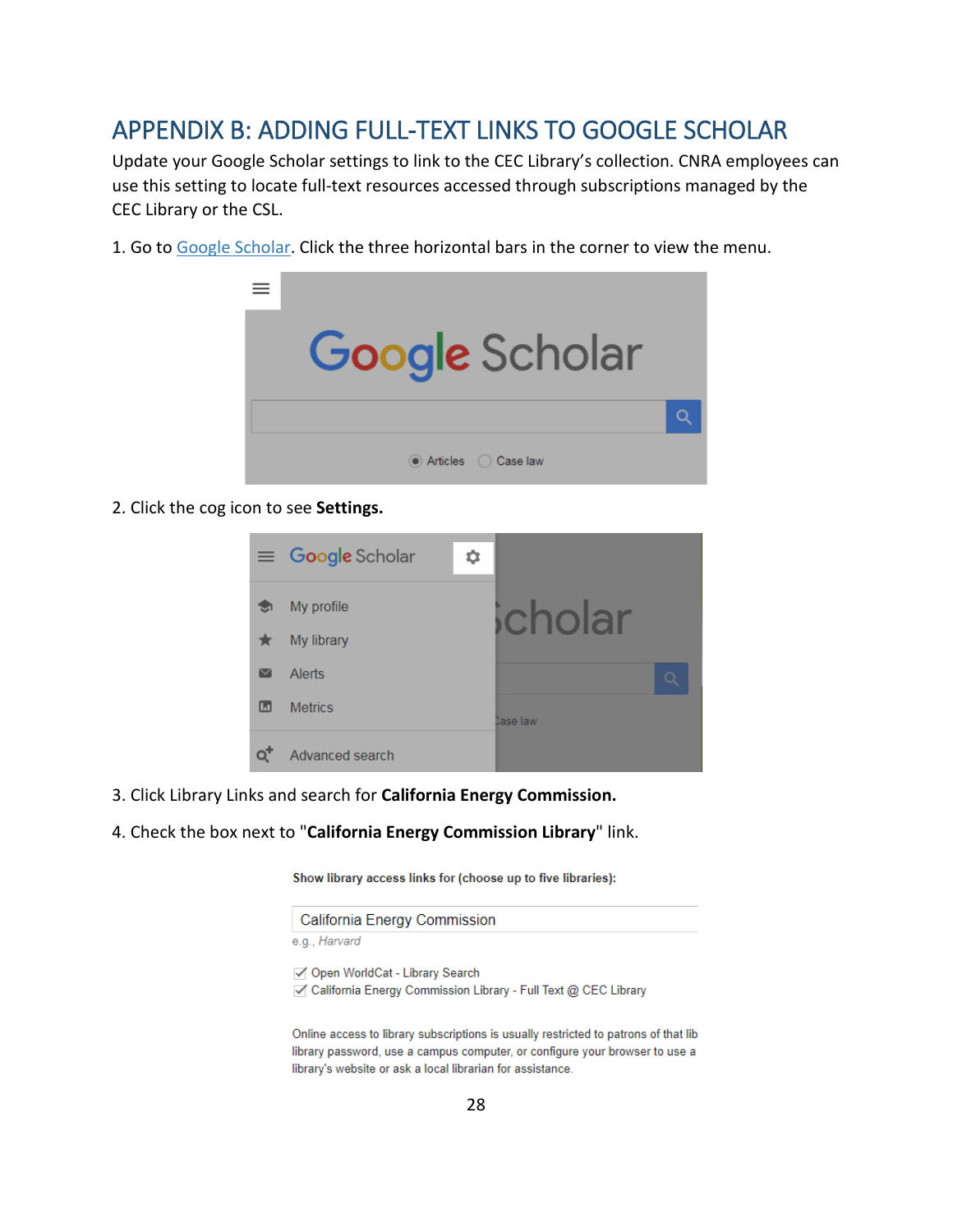#### 4. Click **Save.**

A **"Full Text @ CEC Library"** link will now appear next to articles in your Google Scholar search results. Click on it to access a PDF of the article.

Population genetic diversity and structure of two rare vernal pool grasses in central California SP Gordon, CM Sloop, HG Davis, JH Cushman - Conservation Genetics, 2012 - [PDF] sonoma.edu Full Text @ CEC Library

Springer Vernal pool ecosystems are declining throughout California, with only 10% of historic habitat remaining. This has endangered many specialist endemic plant species, leaving extant populations fragmented, isolated, and threatened or endangered. Recovery plans for the increasing number of endangered vernal pool species require information on their genetic and ecological status to guide conservation and restoration efforts. Federally threatened Neostapfia colusana (Colusa grass) and federally endangered

☆ 99 Cited by 26 Related articles All 23 versions

Tuctoria greenei (Greene's ...